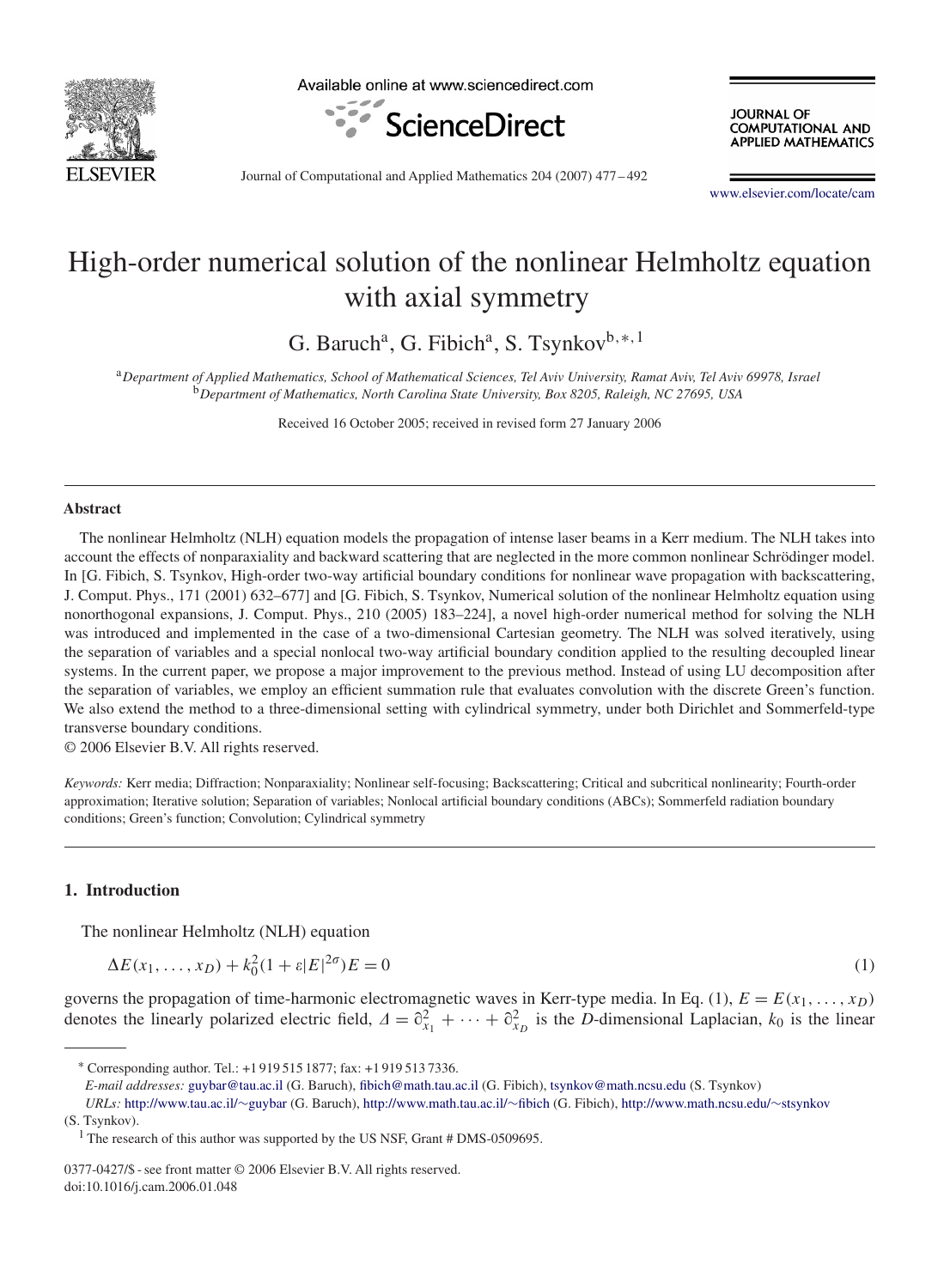

Fig. 1. Physical setup.

wavenumber and  $\varepsilon = 2n_2/n_0$ , where  $n_0$  is the linear index of refraction and  $n_2$  is the Kerr coefficient. The value of  $\sigma$ is equal to one for the physical Kerr effect.

A convenient physical configuration to consider, which also corresponds to typical laboratory settings, is schematically shown in Fig. 1. It is a slab of Kerr-type material located at  $(x, y, z) \in R^2 \times [0, z_{\text{max}}]$ . An incoming beam impinges on the boundary  $z = 0$  from the left. Most of the impinging field propagates rightwards in the *z* direction, undergoes a nonlinear self-focusing on its way and eventually exits the region at the right boundary  $z = z_{\text{max}}$ . A small left-propagating, i.e., backscattered, field may also be induced by the Kerr nonlinearity. In a more general framework, waves may impinge on the slab of the nonlinear material both from the left and from the right.

A standard approach to the modeling of nonlinear self-focusing in Kerr-type media employs the paraxial approximation and also neglects the important phenomenon of backscattering. In doing so, the NLH (1) gets replaced by the nonlinear Schrödinger (NLS) equation [7,13,17,18]. The NLS is as an evolution equation, and it is mathematically much easier to analyze and solve compared to the NLH. There are indications, however, that disregarding the non-paraxiality may in certain cases considerably alter the mathematical properties of the solutions [3,2,6]. Besides, the NLS can only properly describe the forward propagating waves, while the backscattered waves that it neglects may also play a significant role for a range of applications.

In [\[8\],](#page-15-0) we developed a fourth-order finite-difference method for solving the NLH (1) as a genuine boundary value problem. The overall approach in [\[8\]](#page-15-0) was to update the nonlinear term iteratively, freezing the nonlinearity at each iteration, and then solve the resulting linear equations using the separation of variables. A key element of the algorithm of [\[8\]](#page-15-0) was a novel nonlocal two-way artificial boundary condition (ABC) set in the direction of wave propagation. This two-way ABC provided for the reflectionless propagation of the outgoing waves while also fully transmitting the given incoming beams at the boundaries of the computational domain. Altogether, the method has enabled the direct numerical simulation of nonlinear self-focusing in the nonparaxial regime, including quantitative prediction of the important phenomenon of backscattering [\[5\].](#page-15-0) To the best of our knowledge, this capacity has not been achieved before in nonlinear optics. Using the methodology of [\[8\],](#page-15-0) we also analyzed the NLH with linear damping [\[6\],](#page-15-0) and demonstrated that for studying the key effect of critical self-focusing when  $\sigma(D-1)=2$ , this model has certain advantages over the less comprehensive NLS model, which neglects the nonparaxiality and backscattering.

An important part of the algorithm of [\[8\]](#page-15-0) is the Dirichlet boundary conditions set in the direction orthogonal to that of the beam propagation.Although easy to implement, the transverse Dirichlet boundary conditions introduce non-physical reflections from the artificial boundary, which degrade both the numerical performance and the physical correctness of the method. In a subsequent work [\[9\]](#page-15-0) we introduced an improved version of the algorithm of [\[8\]](#page-15-0) that employed the Sommerfeld-type local radiation boundary conditions in the transverse direction. These conditions were constructed directly in the discrete framework for the chosen fourth-order scheme that approximates the Helmholtz operator. Numerically, implementation of the Sommerfeld conditions requires evaluation of the eigenvalues and eigenvectors of a non-Hermitian matrix. The eigenvectors are not orthogonal, yet they are linearly independent. The expansion with respect to the eigenvectors diagonalizes the transverse differentiation matrix and as such enables the separation of variables in the framework of an implicit iterative solver. It turns out that in spite of the additional effort due to the expansion with respect to a nonorthogonal basis, the algorithm of [\[9\]](#page-15-0) offers considerable overall benefits, both from the standpoint of its numerical performance and the range of physical phenomena that it is capable of simulating.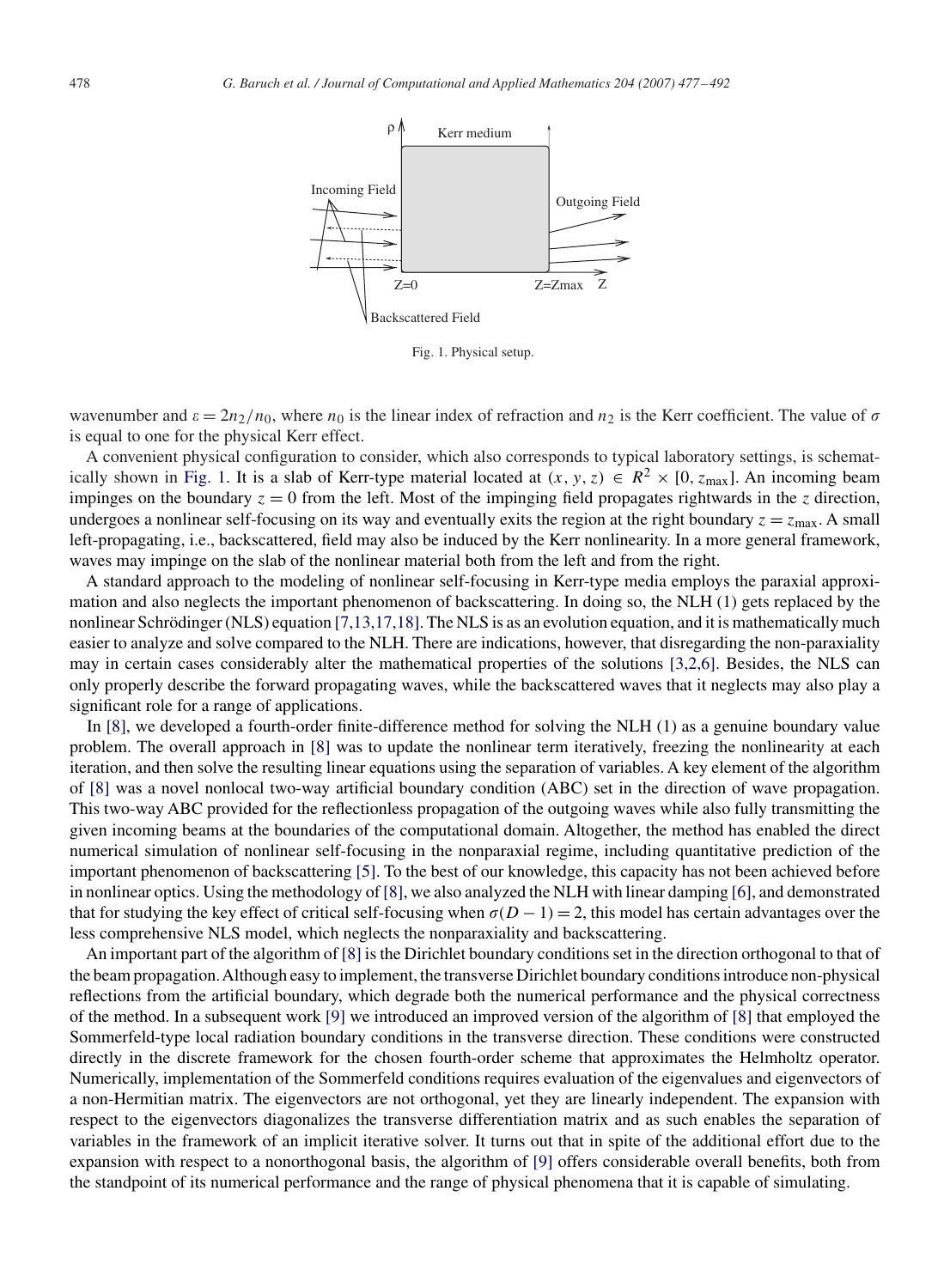In the current paper, we introduce a major modification to the longitudinal one-dimensional solver of the original method. This solver is applied to all decoupled systems obtained on every iteration after the separation of variables. It is a key component of the overall procedure, where the two-way BC is applied. In [8,9], the one-dimensional solver was based on discretization of the differential operator (and two-way BC) and its inversion via LU decomposition. Hereafter, we rather employ an efficient summation scheme that allows us to directly evaluate the discrete convolutions with the finite-difference Green's function. In doing so, we no longer need to explicitly construct and then invert the matrices of the fourth-order difference operators that we use. In addition, the proposed convolution-based scheme yields a noticeable improvement in numerical performance.

We also note that in all our previous work [6,8,5,9], we have only used the 2D Cartesian geometry. In doing so, to maintain the criticality  $\sigma(D-1) = 2$  for  $D = 2$  (see [\[7\]\)](#page-15-0) we had to consider an artificial value of  $\sigma = 2$ . In the current paper we rather explore the actual physical case of  $\sigma = 1$  and  $D = 3$ , which models the propagation of a laser beam in a bulk Kerr medium [12,4]. Since the computation of a true 3*D* solution is expensive we consider a cylindrically symmetric NLH:

$$
\Delta_{\rho} E(\rho, z) + \partial_z^2 E + k_0^2 (1 + \varepsilon |E|^{2\sigma}) E = 0,
$$
  

$$
\Delta_{\rho} = \frac{1}{\rho} \partial_{\rho} (\rho \partial_{\rho}) \equiv \frac{1}{\rho} \partial_{\rho} + \partial_{\rho}^2,
$$
 (2)

where  $\rho = \sqrt{x^2 + y^2}$ . This allows us to study the 3*D* problem at the cost of a two-dimensional model. Cylindrical geometry brings along several major changes in the numerical procedure. First, the variable coefficients of the transverse Laplacian  $\Delta_{\rho}$  imply that there are no closed form solutions to the corresponding homogeneous finite-difference equation. Hence, unlike the 2*D* case, the transverse radiation boundary conditions cannot be obtained directly in the discrete framework. Second, the eigenvectors of the fourth-order cylindrical Laplacian lose the orthogonality properties of their Cartesian counterparts [\[9\],](#page-15-0) which affects the separation of variables. We expand on this phenomenon in Section 3.3.

The paper is organized as follows: In Section 2 we use a continuous formulation to describe the algorithm for solving the NLH (2). We present the nonlinear iteration scheme, the separation of variables in the cylindrically symmetric case and the two-way boundary conditions. In Section 3 we describe our fourth-order discrete formulation of the algorithm—the finite-difference scheme, the discrete separation of variables (Section 3.1) that involves building a fourth-order transverse difference Laplacian (Section 3.2) and expanding the solution with respect to its eigenvectors (Section 3.3), and the convolution based one-dimensional linear solver (Section 3.4). We corroborate our analysis by numerical validations in Sections 4.1 and 4.2, and by some typical simulations in Section 4.3. Finally, we discuss the results in Section 5.

#### **2. Algorithm—continuous formulation**

We only sketch the general scheme here and refer the reader to [8,9], where more details can be found. We solve the NLH (2) iteratively by freezing the nonlinearity and reducing the NLH to a linear variable-coefficient equation on every iteration:

$$
(\Delta_{\rho} + \partial_z^2 + k_0^2 (1 + \varepsilon |E^{(j-1)}|^{2\sigma})) E^{(j)}(\rho, z) = 0, \quad j = 1, 2, ..., \infty.
$$
 (3)

Eq. (3), in turn, is also addressed by iterations for every *j*. In doing so, we need to repeatedly solve a constant-coefficient inhomogeneous linear Helmholtz (LH) equation:

$$
(\Delta_{\rho} + \partial_z^2 + k_0^2) E^{(j,k)} = \Phi^{(j,k)}(\rho, z), \quad k = 1, 2, ..., K,
$$
\n(4)

where the RHS  $\Phi^{(j,k)}(\rho, z) = -k_0^2 \varepsilon |E^{(j-1,K)}|^{2\sigma} E^{(j,k-1)}$  and  $E^{(j,0)} = E^{(j-1,K)}$ .

Eq. (4) is solved on a rectangular domain [0,  $\rho_{max}$ ] × [0,  $z_{max}$ ] using the separation of variables. The latter is rendered by an expansion with respect to the eigenfunctions  $\psi = \psi(\rho)$  of the transverse Laplacian:

$$
\Delta_{\rho}\psi = -(k_{\perp})^2\psi, \quad 0 < \rho < \rho_{\text{max}},\tag{5}
$$

subject to the appropriate boundary conditions, which are boundedness at the axis  $\rho = 0$  and either a Dirichlet boundary condition or a Sommerfeld-type local radiation boundary condition at the outer boundary  $\rho = \rho_{\text{max}}$ .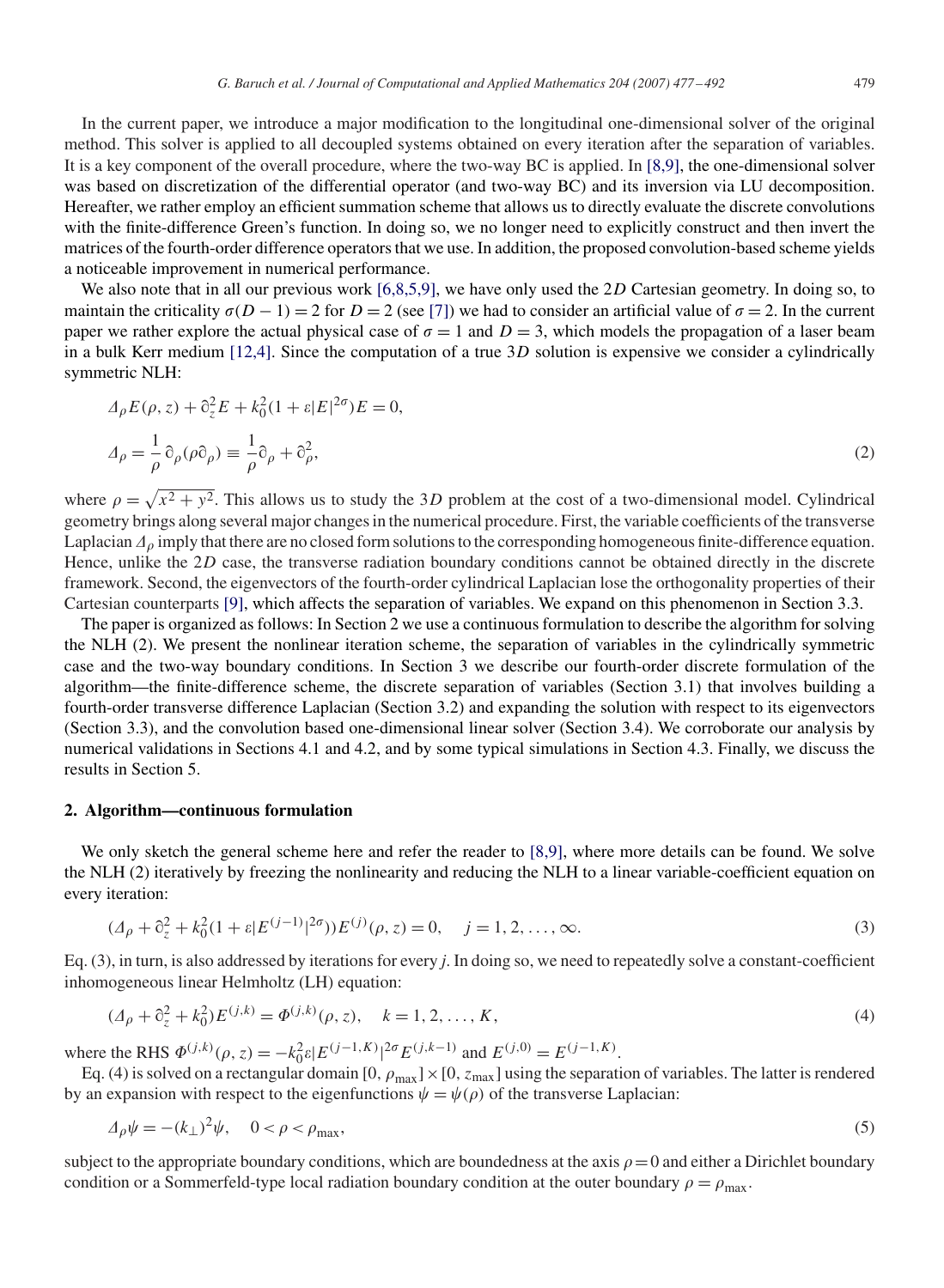The fundamental set of solutions for Eq. (5) consists of the Bessel functions of the first kind  $J_0(k_\perp \rho)$  that are bounded at  $\rho = 0$ , and the Bessel functions of the second kind  $N_0(k_\perp \rho)$  that are unbounded at  $\rho = 0$ . Since the overall solution  $\psi$  must be bounded, the eigenpairs will have the form

$$
\psi_l = c_l J_0 (k_\perp^l \rho), \quad \lambda_l = -(k_\perp^l)^2, \quad l = 1, ..., \infty.
$$
\n(6)

The wavenumbers  $\{k_\perp^l\}$  are determined by the boundary condition at  $\rho = \rho_{\text{max}}$ . Under the homogeneous Dirichlet boundary condition  $\psi(\rho_{\text{max}}) = 0$  the problem is self-adjoint and the eigenvalues are real. The quantities  $k_\perp^l \rho_{\text{max}}$  are obtained as roots of the Bessel function:  $J_0(k_\perp \rho_{\text{max}})=0$ . However, the Dirichlet boundary condition does not model the physical problem correctly, as it leads to spurious reflections from the artificial boundary at  $\rho_{\text{max}}$ . Therefore, following [\[9\],](#page-15-0) we apply a transverse radiation boundary condition. To do so, we approximate the original problem outside of our region of interest, i.e., for  $\rho \ge \rho_{\text{max}}$ . Namely, we consider a simplified formulation, for which the solution  $E = E^{(j,k)}$ is governed by the radial constant-coefficient Helmholtz equation:

$$
\Delta_{\rho}E + k_0^2 E = 0,\tag{7a}
$$

subject to the classical Sommerfeld radiation boundary condition at infinity:

$$
E(\rho) = \mathcal{O}(\rho^{-1/2}), \quad E'(\rho) - ik_0 E(\rho) = o(\rho^{-1}) \quad \text{as } \rho \longrightarrow \infty.
$$
 (7b)

The reason for introducing approximation (7a), (7b) is two-fold. The first part is motivated by physics. Far away from the center of the propagating beam, i.e., for large  $\rho$ , the nonlinearity dies off and the equation becomes linear and homogeneous. The second part—dropping the  $\partial_{zz}$  term—means that we disregard the variation of the solution along the *z*-axis. This, of course, is only true for a particular class of waves that propagate normally to the boundary  $\rho = \rho_{\text{max}}$ , i.e., for the genuine cylindrical waves. All other waves will be partially reflected by the boundary  $\rho = \rho_{\text{max}}$ . As demonstrated in [\[9\]](#page-15-0) for the Cartesian geometry, this still presents a very considerable improvement over the fully reflecting Dirichlet case.

The general solution of Eq. (7a) can be written as  $E = c_1 H_0^{(1)}(k_0 \rho) + c_2 H_0^{(2)}(k_0 \rho)$ , where  $H_0^{(1)} = J_0 + iN_0$  and  $H_0^{(2)} = J_0 - iN_0$  are the Hankel functions of the first and second kind, respectively. The Hankel function of the first kind  $H_0^{(1)}$  corresponds to the expanding (i.e., outgoing) cylindrical wave that satisfies the radiation condition (7b), whereas the Hankel function of the second kind  $H_0^{(2)}$  corresponds to the contracting (i.e., incoming) cylindrical wave that does not satisfy (7b). We can therefore conclude that if the overall solution *E* were to satisfy Eq. (4) for  $\rho < \rho_{\text{max}}$  and Eqs. (7a), (7b) for  $\rho \ge \rho_{\text{max}}$ , then on the exterior region  $\rho \ge \rho_{\text{max}}$  it must have the form  $E = c_1 H_0^{(1)}(k_0 \rho)$ , i.e.,  $c_2 = 0$ .

Selecting only one element  $H_0^{(1)}$  out of the fundamental set  $\{H_0^{(1)}, H_0^{(2)}\}$  is equivalent to requiring that the following Wronskian vanishes at  $\rho_{\text{max}}$ :

$$
W(\rho_{\text{max}}) = \det \begin{bmatrix} E(\rho) & H_0^{(1)}(k_0 \rho) \\ \frac{d}{d\rho} E(\rho) & \frac{d}{d\rho} H_0^{(1)}(k_0 \rho) \end{bmatrix} \bigg|_{\rho = \rho_{\text{max}}} = 0,
$$

which immediately yields

$$
\left. \frac{\partial E}{\partial \rho} - \alpha E \right|_{\rho = \rho_{\text{max}}} = 0 \quad \text{where } \alpha = \frac{(d/d\rho)H_0^{(1)}(k_0\rho_{\text{max}})}{H_0^{(1)}(k_0\rho_{\text{max}})} = \frac{-k_0H_1^{(1)}(k_0\rho_{\text{max}})}{H_0^{(1)}(k_0\rho_{\text{max}})}.
$$
\n(8)

Note that we have re-introduced the partial derivative  $\partial E/\partial \rho$  in formula (8) because generally  $E = E(\rho, z)$ , and the boundary condition is to be set at every *z*.

The local radiation boundary condition (8) set at a finite location  $\rho = \rho_{\text{max}}$  is obviously not identical to the Sommerfeld condition (7b) set at infinity.As, however, we have shown, boundary condition (8) is equivalent to (7b). This, in particular, indicates that if we were to try and set the actual Sommerfeld condition  $(7b)$  at a finite location rather than at infinity,<sup>2</sup> then we would have generated an undesired small component of the incoming wave  $H_0^{(2)}(k_0 \rho)$  at  $\rho = \rho_{\text{max}}$ . On the other hand, the radiation condition (8) makes the artificial boundary completely transparent to all expanding cylindrical

 $2$  An approach adopted in some early studies on ABCs, see [\[19\].](#page-15-0)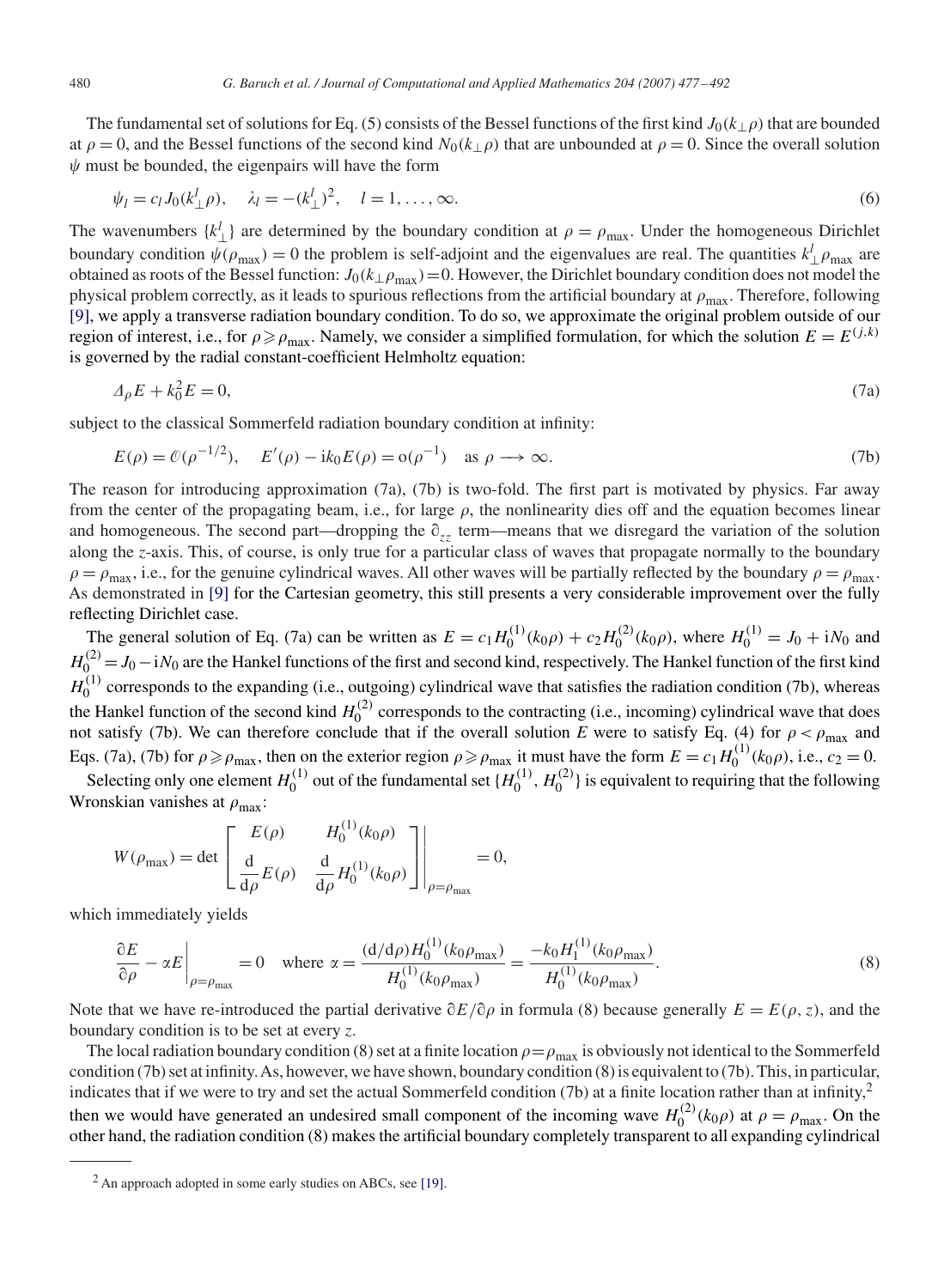waves traveling with the fixed wavenumber  $k_0$ . Note that the boundary conditions similar to (8) have been implemented in [\[11\]](#page-15-0) for a more elaborate setting that did not involve the axial symmetry and rather required a Fourier transform in the spherical or polar coordinates.

Applying the boundary condition (8) to the eigenfunction  $\psi_l$  of (6) we obtain an equation that determines  $\{k_\perp^l\}_{l=1}^\infty$ :

$$
\alpha J_0(k_\perp \rho_{\text{max}}) - k_\perp J_0'(k_\perp \rho_{\text{max}}) = \alpha J_0(k_\perp \rho_{\text{max}}) + k_\perp J_1(k_\perp \rho_{\text{max}}) = 0. \tag{9}
$$

Because of the radiation boundary condition, the problem is not self-adjoint. As such, the corresponding eigenvalues are generally speaking complex.

Having solved the eigenvalue problem (5), we can expand the field  $E$  and the RHS  $\Phi$  with respect to the resulting system of eigenfunctions:

$$
E(\rho, z) = \sum_{l=1}^{\infty} u_l(z) \psi_l(\rho), \quad \Phi(\rho, z) = \sum_{l=1}^{\infty} f_l(z) \psi_l(\rho).
$$
 (10)

Likewise, we expand the transverse profiles of the incoming waves at  $z = 0$  and  $z = z_{\text{max}}$ .

$$
E_{\text{inc}}^{\text{left}}(\rho) = \sum_{l=1}^{\infty} u_{\text{inc}}^{\text{left},l} \psi_l(\rho), \quad E_{\text{inc}}^{\text{right}}(\rho) = \sum_{l=1}^{\infty} u_{\text{inc}}^{\text{right},l} \psi_l(\rho). \tag{11}
$$

In the Dirichlet case, series (10) and (11) converge because the eigenfunctions  $\psi_l$  are known to form a complete orthonormal system in  $L_2[0, \rho_{\text{max}}]$  with the weight  $\rho$ . When the radiation condition (8) is specified at  $\rho = \rho_{\text{max}}$ , the eigenfunctions have the so-called "real orthogonality" property  $\int_0^{\rho_{\text{max}}} \rho \psi_l \psi_k d\rho = \delta_{lk}$ , see [\[9\].](#page-15-0) Completeness of this system of eigenfunctions can also be shown, see [\[1\].](#page-15-0)

Decomposition (10) transforms the cylindrical linear Helmholtz equation (4) into an uncoupled system of onedimensional Helmholtz equations with respect to  $u_l(z)$ :

$$
\left(\frac{d^2}{dz^2} + (k_{\parallel}^l)^2\right)u_l(z) = f_l(z),
$$
  

$$
(k_{\parallel}^l)^2 = k_0^2 - (k_{\perp}^l)^2, \quad l = 1, 2, ..., \infty.
$$
 (12)

The fundamental set of solutions for each equation (12) consists of a forward propagating wave  $e^{ik_0^T x}$  and a backward propagating wave e<sup>-ik|</sup><sup>*z*</sup>. To actually solve Eqs. (12), one needs to set the boundary conditions at *z* = 0 and *z* = *z*<sub>max</sub>. Those will be the two-way ABCs that prescribe the incoming radiation entering the domain, and allow *the scattered waves*, i.e., the radiation generated by the nonlinear sources inside the domain, to leave it with no reflection from the artificial boundary. As discussed in [8,9], the ABCs in the longitudinal direction are a key element of the overall method. We emphasize that the two-way ABCs are defined in the transformed space individually for each transverse eigenmode *l* of (12), and are therefore non-local in the original space.

**Definition 1.** The first-order linear homogeneous differential relations

$$
(\partial_z + ik_{\parallel}^l)u_l|_{z=0} = 0 \quad \text{and} \quad (\partial_z - ik_{\parallel}^l)u_l|_{z=z_{\text{max}}} = 0 \tag{13}
$$

are called the radiation boundary conditions for Eqs. (12).

Indeed, for every *l* the second-order differential operator of (12) can be factored into a product of two first-order operators that correspond precisely to (13):

$$
\frac{\mathrm{d}^2}{\mathrm{d}z^2} + (k_{\parallel}^l)^2 I = \left(\frac{\mathrm{d}}{\mathrm{d}z} + ik_{\parallel}^l I\right) \left(\frac{\mathrm{d}}{\mathrm{d}z} - ik_{\parallel}^l I\right). \tag{14}
$$

The first factor on the right-hand side of (14) allows the left-traveling waves e<sup>-ik<sub>||</sub>z</sup> and prohibits the right-traveling waves  $e^{ik\vert z}$ . The second factor on the right-hand side of (14) does exactly the opposite. We therefore conclude that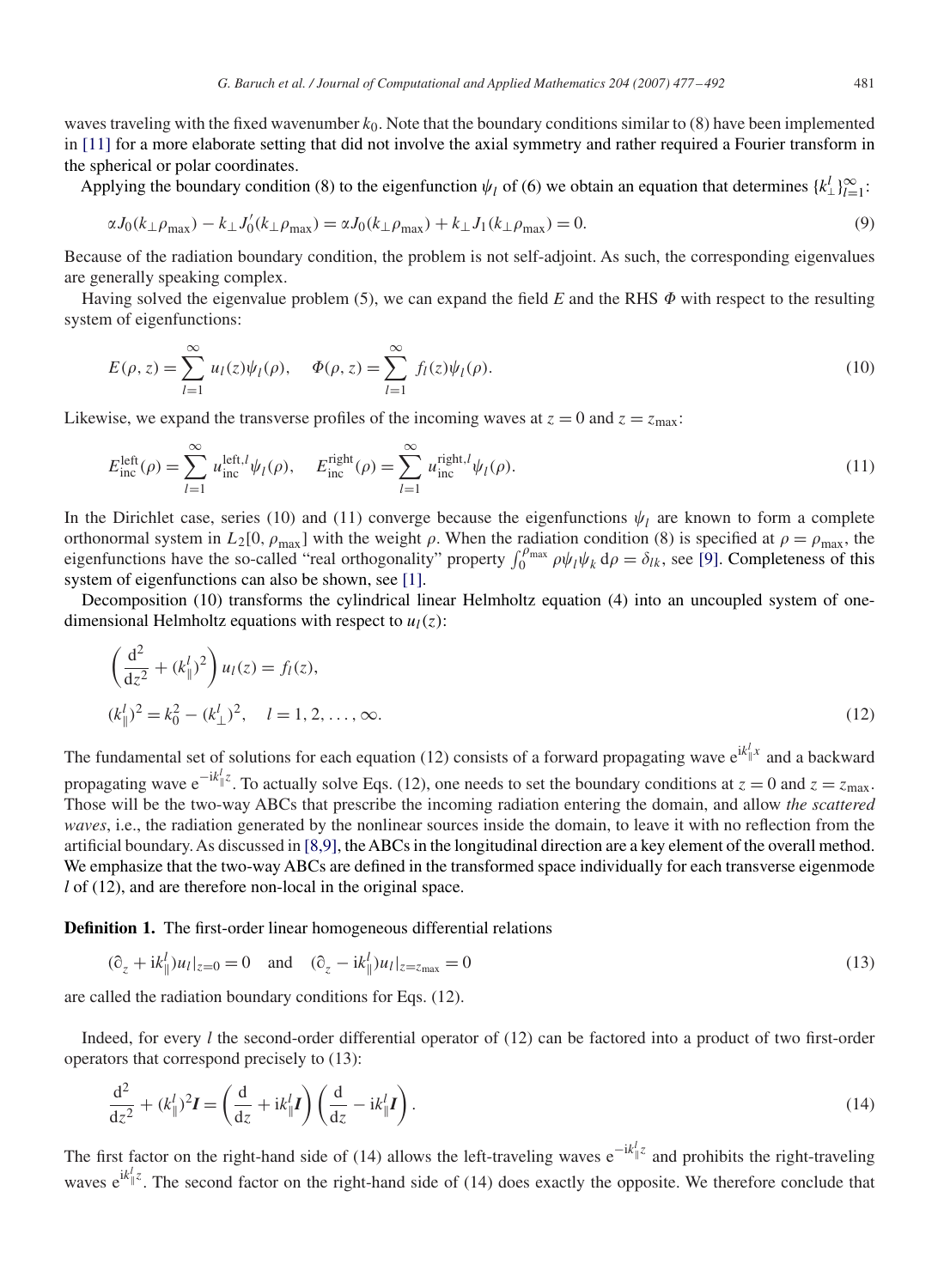once applied to the differential equation of (12) for a given *l*, the boundary conditions (13) will only allow the radiation of waves due to the sources  $f_l(z)$  outward from the domain [0,  $z_{\text{max}}$ ]. It is also easy to see that when there are no sources,  $f_l(z) \equiv 0$ , problem (12), (13) may only have a trivial solution:  $u_l(z) = 0$ . Consequently, the solvability of the inhomogeneous problem (12), (13) follows by a Fredholm-type argument.

**Definition 2.** Solution to the boundary value problem (12), (13) will be called the scattered field component  $u_{\text{scat}}$ .

In the context of physics, this scattered field is induced by the Kerr nonlinearity concentrated on the interval [0,  $z_{\text{max}}$ ]. One can easily write down the scattered field in the form of a convolution with the one-dimensional free-space Green's function

$$
G(s) = \frac{1}{2ik_{\parallel}} e^{ik_{\parallel} |s|},\tag{15}
$$

which yields

$$
u_{\text{scat}}(z) = \frac{1}{2ik_{\parallel}} \int_0^{z_{\text{max}}} f(\zeta) e^{ik_{\parallel}|\zeta - z|} d\zeta.
$$
 (16)

Next, for a given *l*, consider an incoming wave in the form

$$
u_{\text{inc}}^{\text{left}}(z) = u_{\text{inc}}^{\text{left},l} e^{\mathrm{i}k_{\parallel}^l z}.
$$

This wave propagates from the left to the right, and at the interface  $z = 0$ , where it enters the domain, we have  $u_{\text{inc}}^{\text{left}}(0) = u_{\text{inc}}^{\text{left},l}$ , see formula (11). The function  $u_{\text{inc}}^{\text{left}}(z)$  also satisfies the homogeneous version of the differential equation of  $(12)$ , as well as the second boundary condition of  $(13)$ . Once substituted into the first boundary condition of (13), the wave  $u_{\text{inc}}^{\text{left}}(z)$  generates a particular inhomogeneity:

$$
(\partial_z + ik^l_{\parallel})u_{\text{inc}}^{\text{left}}(z)|_{z=0} = 2ik^l_{\parallel}u_{\text{inc}}^{\text{left},l}.
$$

Similarly, for the right traveling incoming wave

$$
u_{\text{inc}}^{\text{right}}(z) = u_{\text{inc}}^{\text{right},l} e^{\mathrm{i}k_{\parallel}^{l}(z_{\text{max}}-z)},
$$

we have

$$
(\partial_z - i k_{\parallel}^l) u_{\text{inc}}^{\text{right}}(z)|_{z=z_{\text{max}}} = -2i k_{\parallel}^l u_{\text{inc}}^{\text{right},l},
$$

while otherwise the homogeneous differential equation and the first boundary condition of (13) are satisfied.

**Definition 3.** The first-order linear inhomogeneous differential relations

$$
(\partial_z + ik^l_{\parallel})u_l|_{z=0} = 2ik^l_{\parallel}u^{left,l}_{\text{inc}},
$$
  

$$
(\partial_z - ik^l_{\parallel})u_l|_{z=z_{\text{max}}} = -2ik^l_{\parallel}u^{right,l}_{\text{inc}},
$$
  
(17)

where  $u_{\text{inc}}^{\text{left},l}$  and  $u_{\text{inc}}^{\text{right},l}$  are defined in (11), are called the two-way boundary conditions for the one-dimensional Helmholtz equation (12).

Using the superposition principle, one can easily see that the solution to problem  $(12)$ ,  $(17)$  can be represented as a sum of the foregoing three field components:

$$
u_l(z) = u_{\text{scat}}(z) + u_{\text{inc}}^{\text{left}}(z) + u_{\text{inc}}^{\text{right}}(z). \tag{18}
$$

This solution is unique. One can also show that problem (12), (17) is well posed.

In our previous work [8,9], we discretized problem (12), (17) and solved numerically the resulting system of linear algebraic equations. A key part of the discretization consisted of building discrete counterparts to the boundary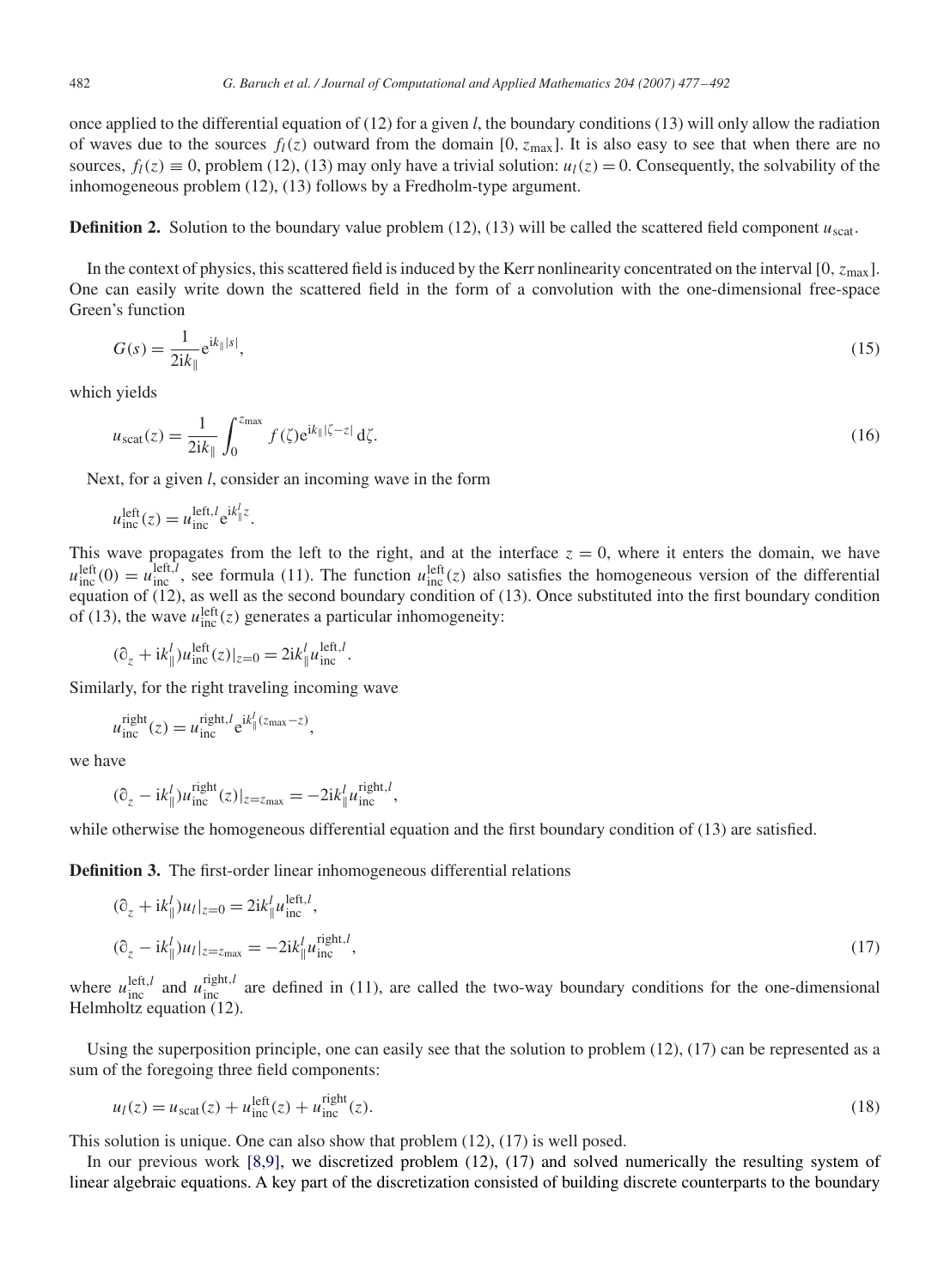conditions (17). The key improvement that we propose hereafter (see Section 3.4) is to implement an efficient discrete analogue of the convolution (16), and obtain the solution in the form (18). As we shall see in Sections 3.4 and 4.4, using the integral formulation (16) turns out to be more efficient than the differential formulation (12).

### **3. Algorithm—fourth-order finite difference formulation**

The NLH (2) is approximated on the uniform two-dimensional grid

$$
\rho_m = \left(m - \frac{1}{2}\right)h_\rho, \quad m = 1, \dots, M, \quad h_\rho = \frac{\rho_{\text{max}}}{M},
$$
  

$$
z_n = nh_z, \quad n = 0, \dots, N, \quad h_z = \frac{z_{\text{max}}}{N}.
$$
 (19)

We use a fourth-order central difference scheme that can be written as

$$
L_{\rho}E^{(j,k)} + E^{(j,k)}L_z^{\mathrm{T}} + k_0^2 E^{(j,k)} = \Phi^{(j,k)}.
$$
\n(20)

Here the  $M \times (N+1)$  matrices  $E_{m,n}^{(j,k)}$  and  $\Phi_{m,n}^{(j,k)} = -k_0^2 \varepsilon |E_{m,n}^{(j-1,K)}|^2 E_{m,n}^{(j,k-1)}$  are the discretized field and the discretized RHS, see formulae (3) and (4), the  $M \times M$  matrix  $L_\rho$  is the discrete approximation of the transverse Laplacian  $\Delta_\rho$ with the appropriate boundary conditions to be introduced in Section 3.2, the symmetric  $(N + 1) \times (N + 1)$  matrix  $L_z$ represents the discrete approximation to the second derivative  $\partial_z^2$  and the superscript T denotes the transpose.

#### *3.1. Separation of variables*

The separation of variables consists of three stages. First, we diagonalize the transverse Laplacian  $L_0$  by solving the discrete eigenvalue problem

$$
L_{\rho}\Psi = -\Psi \Lambda, \quad \Lambda = \begin{bmatrix} \left(k_{\perp}^{1}\right)^{2} & & \\ & \ddots & \\ & & \left(k_{\perp}^{M}\right)^{2} \end{bmatrix} . \tag{21}
$$

Second, we expand the field *E* and the RHS  $\Phi$  with respect to the basis composed of the eigenvectors of  $L_{\rho}$ :

$$
E = \Psi U, \quad \Phi = \Psi F. \tag{22}
$$

Third, we substitute (22) into the discretized LH (20)

$$
L_{\rho}\Psi U + \Psi U L_{z}^{T} + k_{0}^{2}\Psi U = \Psi(k_{0}^{2}I_{M} - A)U + \Psi UL_{z}^{T} = \Psi F
$$

to obtain

$$
L_z U^{\rm T} + U^{\rm T} (k_0^2 I_M - A) = F^{\rm T}.
$$

This equation is a collection of decoupled one-dimensional linear Helmholtz equations for each column of *U*T:

$$
\frac{-u_{l,n-2} + 16u_{l,n-1} - 30u_{l,n} + 16u_{l,n+1} - u_{l,n+2}}{12h_z^2} + (k_{\parallel}^l)^2 u_{l,n} = f_{l,n},
$$
  

$$
(k_{\parallel}^l)^2 = k_0^2 - (k_{\perp}^l)^2, \quad l = 1, ..., M.
$$
 (23)

In formula (23),  $u_{l,n}$  and  $f_{l,n}$  denote entries of the matrices *U* and *F*, respectively.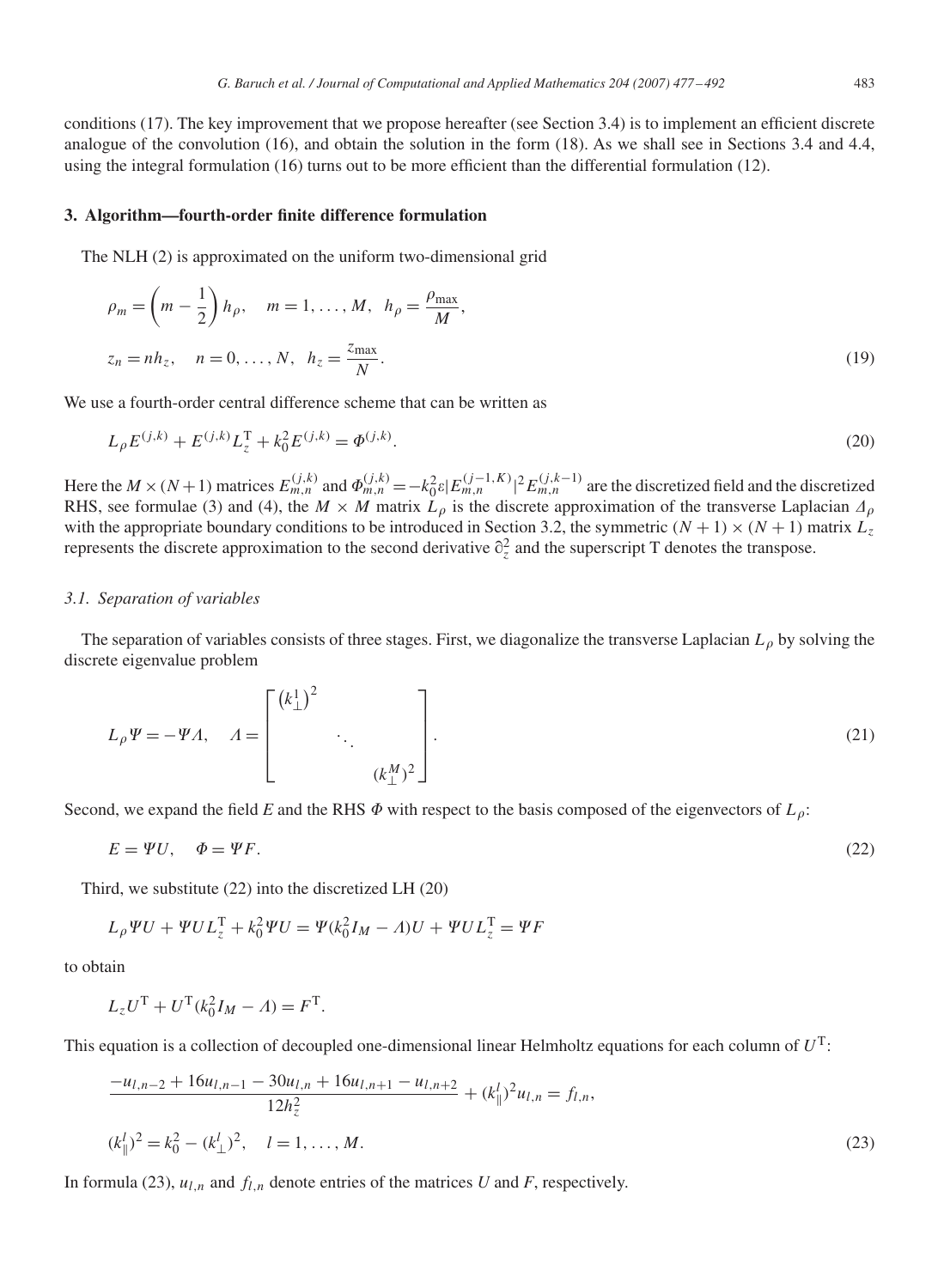The overall solution procedure can be summarized by the following algorithm:

**Agorithm 1.** *Solution of Eq.* (4) *using the discrete separation of variables*.

*Preprocessing*:

(0.1) *Solve the eigenvalue problem* (21) *with*  $L_{\rho}$  *as defined in Section* 3.2 *to obtain the matrix of eigenvectors*  $\Psi$ .  $(0.2)$  *Perform the LU decomposition of*  $\Psi$ .

(0.3) *Obtain the transformations of the incoming fields*  $u_{\text{inc}}^{\text{left}} = \Psi^{-1} E_{\text{inc}}^{\text{left}}$  *and*  $u_{\text{inc}}^{\text{right}} = \Psi^{-1} E_{\text{inc}}^{\text{right}}$ *.* 

*At every iteration of* (3), (4):

 $(1)$  *Build the RHS matrix*  $\Phi$ .

(2) *Obtain F by the transformation*  $F = \Psi^{-1} \Phi$ .

(3) *For each eigenmode l*, *solve Eq.* (23) *using the method of Section* 3.4.

(4) *Evaluate the field E by transforming back:*  $E = \Psi U$ .

The implementation of transformations (22) is considered in Section 3.3.

# *3.2. Approximation of the transverse Laplacian*

The operator  $\Delta_{\rho}$  is discretized by the fourth-order central differences:

$$
L_{\rho}u|_{\rho=\rho_m} = \frac{-u_{m-2} + 16u_{m-1} - 30u_m + 16u_{m+1} - u_{m+2}}{12h_{\rho}^2} + \frac{1}{\rho_m} \cdot \frac{u_{m-2} - 8u_{m-1} + 8u_{m+1} - u_{m+2}}{12h_{\rho}}.
$$
\n(24)

In the matrix form we can use (19) for  $\rho_m$  and write

$$
L_{\rho} = \frac{1}{12h_{\rho}^{2}} \begin{bmatrix} L_{11} & L_{12} & -3 \\ L_{21} & L_{22} & 16 \cdot \frac{4}{3} & -\frac{5}{3} \\ \vdots & \vdots & \ddots & \vdots \\ -\frac{m-\frac{3}{2}}{m-\frac{1}{2}} & 16\frac{m-1}{m-\frac{1}{2}} & -30 & 16\frac{m}{m-\frac{1}{2}} & -\frac{m+\frac{1}{2}}{m-\frac{1}{2}} \\ \vdots & \vdots & \ddots & \vdots \\ -\frac{M-\frac{5}{2}}{M-\frac{3}{2}} & L_{M-1,M-2} & L_{M-1,M-1} & L_{M-1,M} \\ L_{M,M-2} & L_{M,M-1} & L_{M,M} \end{bmatrix},
$$
(25)

where the first two rows and the last two rows are modified to account for the transverse boundary conditions. To actually obtain these modified rows, we introduce a pair of ghost nodes beyond each boundary:  $\{u_{-1}, u_0\}$  and  $\{u_{M+1}, u_{M+2}\}$ , which will eventually be eliminated.

Axial symmetry, along with the requirement of boundedness at  $\rho = 0$ , implies that the grid function  $u_m$  must be even. Hence, using the definition of grid (19), we have  $u_0 = u(-h_\rho/2) = u(h_\rho/2) = u_1$  and similarly  $u_{-1} = u_2$ . Consequently, the fourth-order approximation of  $A_\rho$  at  $\rho_1$  becomes  $(-30u_1 + 33u_2 - 3u_3)/12h^2$  and at  $\rho_2$  it is  $(31u_1 - 90u_2 + 64u_3 - 5u_4)/36h^2$ . Combining these two relations we obtain

$$
L_{1:2,1:2} = \begin{bmatrix} -30 & 33 \\ 31 & -30 \end{bmatrix}.
$$
 (26)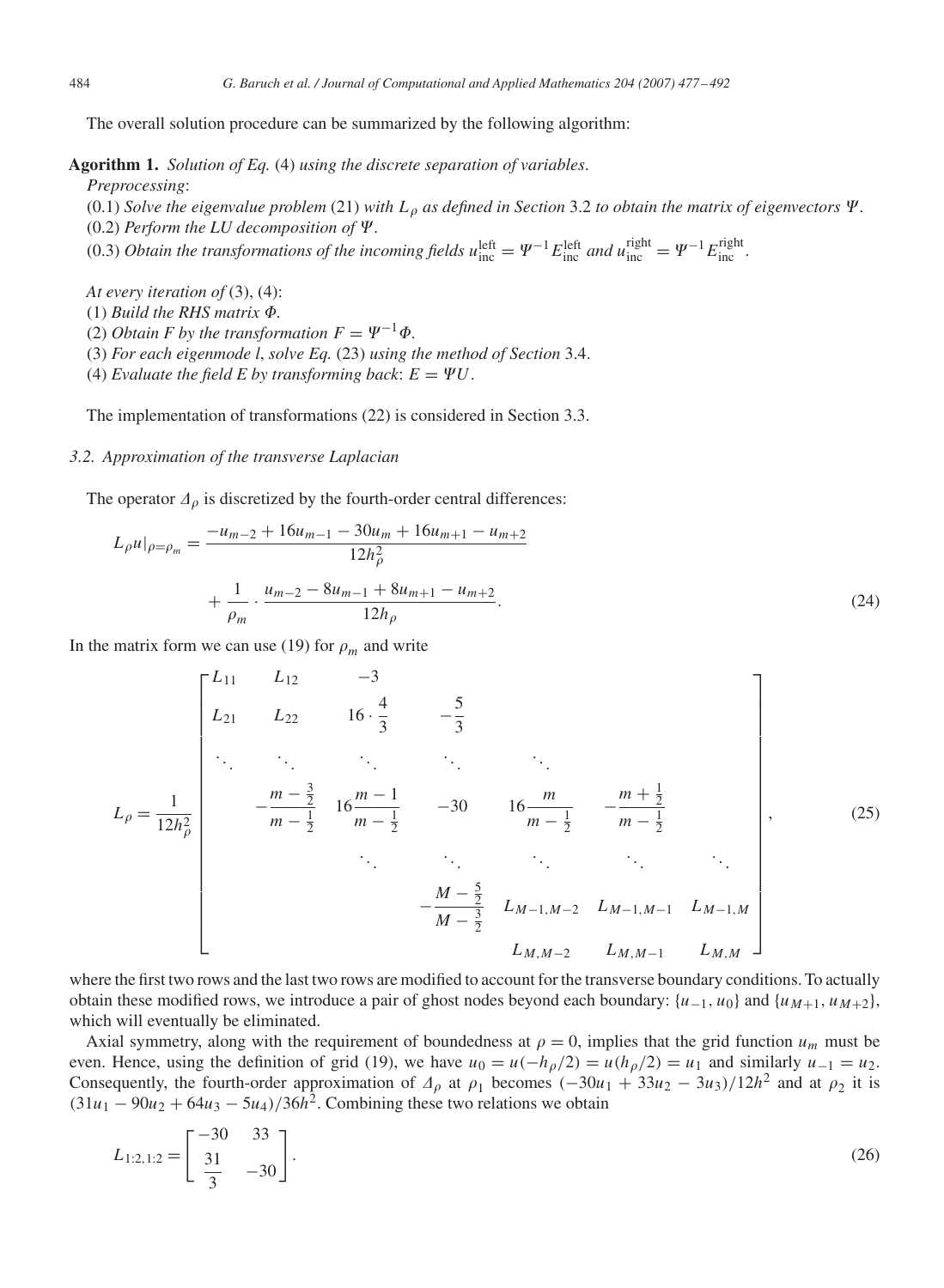At the outer boundary  $\rho = \rho_{\text{max}}$ , two conditions are needed because the approximation is fourth-order. The first one is determined by the physical requirement; it may be either a Dirichlet or a radiation condition. The choice of the second condition allows more flexibility as long as the resulting method is fourth-order and stable.<sup>3</sup> Hereafter, this second condition is to let the ghost value  $u_{M+2}$  be equal to the fourth-order extrapolation of  $\{u_{M-2}, \ldots, u_{M+1}\}$ , which can be conveniently written as

$$
u_{M+2} = \sum_{j=-2}^{1} (-1)^{1+j} \binom{4}{2-j} u_{M+j}.
$$
\n(27)

As for the (first) physical boundary condition, we first represent it as a general homogeneous relation of the type  $[c_{-2},...,c_2][u_{M-2},...,u_{M+2}]^T = 0$ , and then use it to build the block  $L_{M-1:M,M-2:M}$  of matrix (25). A fourth-order approximation of the Dirichlet boundary condition at  $\rho = \rho_{M+1/2} = \rho_{\text{max}}$  can be written as

$$
u_{M+1/2} \approx \frac{-u_{M-1} + 9u_M + 9u_{M+1} - u_{M+2}}{16} = 0.
$$

Therefore,

$$
c_{-2;2}^{\mathcal{D}} = [0, -1, 9, 9, -1].
$$
\n<sup>(28)</sup>

Similarly, a fourth-order approximation of the Sommerfeld-type radiation boundary condition (8) at  $\rho_{M+1/2}$  can be written as

$$
\frac{u_{M-1} - 27u_M + 27u_{M+1} - u_{M+2}}{48h_{\rho}/2} = \alpha \frac{-u_{M-1} + 9u_M + 9u_{M+1} - u_{M+2}}{16},
$$

which implies

$$
c_{-2;2}^S = [0, 1, -27, 27, -1] - \frac{3}{2} \alpha h_\rho [0, -1, 9, 9, -1].
$$
\n(29)

Combining either of relations (28) or (29) with (27) into

$$
\begin{bmatrix} c_{-2} & c_{-1} & c_0 & c_1 & c_2 \ -1 & 4 & -6 & 4 & -1 \ \end{bmatrix} \begin{bmatrix} u_{M-2} \\ \vdots \\ u_{M+2} \end{bmatrix} = \begin{bmatrix} 0 \\ 0 \end{bmatrix},
$$

we can express the ghost values  $u_{M+1}$  and  $u_{M+2}$  in terms of the interior values

$$
u_{M+i} = \vec{v}_i \cdot \begin{bmatrix} u_{M-2} \\ u_{M-1} \\ u_M \end{bmatrix}, \quad i = 1, 2,
$$
\n
$$
(30)
$$

where

$$
\vec{v}_1 = -\left[\frac{c_{-2} - c_2}{c_1 + 4c_2} \quad \frac{c_{-1} + 4c_2}{c_1 + 4c_2} \quad \frac{c_0 - 6c_2}{c_1 + 4c_2}\right], \quad \vec{v}_2 = -\left[\frac{4c_{-2} + c_1}{c_1 + 4c_2} \quad \frac{4c_{-1} - 4c_1}{c_1 + 4c_2} \quad \frac{4c_0 + 6c_1}{c_1 + 4c_2}\right].
$$

Finally, we substitute expressions (30) into formula (24) for  $\rho_{M-1}$  and  $\rho_M$ , to obtain

$$
L_{M-1:M,M-2:M} = \begin{bmatrix} 16\frac{M-2}{M-\frac{3}{2}} & -30 & 16\frac{M-1}{M-\frac{3}{2}} \\ -\frac{M-\frac{3}{2}}{M-\frac{1}{2}} & 16\frac{M-1}{M-\frac{1}{2}} & -30 \end{bmatrix} + \begin{bmatrix} -\frac{M-\frac{1}{2}}{M-\frac{3}{2}}\vec{v}_1 \\ \frac{16M}{M-\frac{1}{2}}\vec{v}_1 - \frac{M+\frac{1}{2}}{M-\frac{1}{2}}\vec{v}_2 \end{bmatrix}.
$$

<sup>3</sup> Stability of the approximations of this type can be studied by the methodology of [\[14\].](#page-15-0)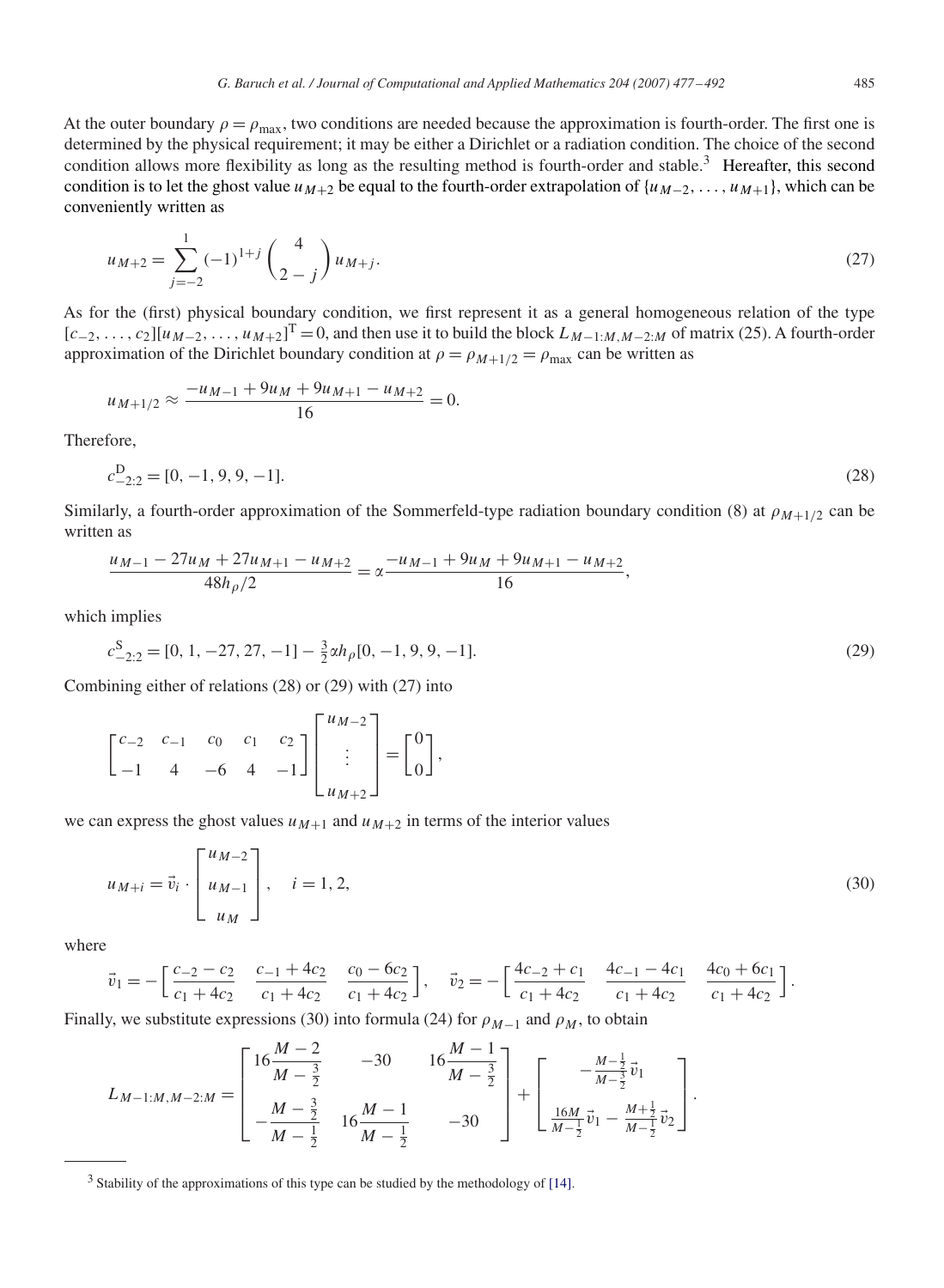## *3.3. Expansion with respect to the eigenvectors*

Having defined and solved the discrete eigenvalue problem (21), let us now consider the implementation of the transformations  $\Phi \to F$  and  $U \to E$  performed in Algorithm 1. These transformations, defined by formulae (22), are the discrete counterparts of expansions (10).

For the Cartesian case with the Dirichlet boundary conditions [\[8\],](#page-15-0) the discrete transverse Laplacian is self-adjoint and its eigenvectors form an orthonormal basis. These eigenvectors are given by the trigonometric functions on the grid. Accordingly, the transformations rendered by  $\Psi$  and  $\Psi^{-1}$  are the discrete Fourier transforms that can be implemented efficiently using FFT at a cost of  $O(N \cdot M \log M)$  operations per transformation.

For the Cartesian case with the radiation boundary condition [\[9\],](#page-15-0) the transverse Laplacian is no longer self-adjoint. Its eigenvectors are not orthogonal in the true sense of the word, although they are linearly independent. We are not aware of a fast algorithm (similar to FFT) for computing the expansion with respect to these eigenvectors. As such, the transformations are implemented at a cost of  $O(N \cdot M^2)$  operations each. As shown in [\[9\],](#page-15-0) however, this case is characterized by the real orthogonality property of the eigenvectors. This still brings along an additional advantage compared to the completely generic case, because the inversion of the matrix  $\Psi$  [Step (0.2) in Algorithm 1] reduces to taking its transpose.

For the current axially symmetric case, the latter advantage is lost. The fourth order discrete Laplacian is non-selfadjoint not only for the Sommerfeld boundary conditions but even when the Dirichlet boundary conditions are set at  $\rho = \rho_{\text{max}}$ . The reason is that the block  $\begin{bmatrix} L_{11} \\ L_{21} \end{bmatrix}$ *L*21  $L_{12}^{L_{12}}$ ] of matrix (25), see formula (26), is non-symmetric with respect to the appropriate weighted inner product (with the weight  $\rho$ ). As a result, the eigenvectors are neither orthogonal nor real orthogonal, and the transformation  $F = \Psi^{-1} \Phi$  must be carried out using the LU factorization of the matrix  $\Psi$ , adding an  $O(M^3)$  preprocessing cost [Step (0.2) in Algorithm 1].

At the current moment of time, we do not have a full understanding yet of the loss of real orthogonality in the fourthorder case. We note that the second-order central difference cylindrical Laplacian keeps the appropriate weighted symmetry near  $\rho = 0$  and as such its eigenvectors remain real orthogonal. The loss of this property in the fourth-order case may be pertinent to the specific discretization used, and another fourth-order discretization can possibly be found in the future that will have real orthogonal eigenvectors. Of course, this may prove tedious. As, for example, shown in [\[16\],](#page-15-0) keeping symmetry and higher order depends on the details of the approximation, and in the case of the cylindrical coordinates it may be particularly hard.

On the other hand, apart from the somewhat increased computational cost, the loss of real orthogonality in the fourth-order cylindrical case does not seem to inflict any other negative implications. We emphasize that the actual orthogonality is lost anyway because of the Sommerfeld boundary conditions that represent the correct physics. This loss would have hampered the performance in any event (in both the cylindrical and Cartesian cases) if we were to use an iterative solver to invert the constant coefficient operator. As, however, we are using a direct solver based on the separation of variables, this issue is less crucial.

An alternative option to explore in the future may be the use of compact nine point stencils instead of the extended five point differences in each direction, see, e.g., [10,15]. It is, however, unclear whether or not it will be possible to find one and the same diagonalizing transformation for all three transverse one-dimensional sub-stencils of the  $3 \times 3$ stencil. If this is not the case, then the separation of variables cannot be performed, and the nonlocal two-way ABCs in the direction of propagation cannot be set.

# *3.4. Fast solution of Eq. (23) using discrete convolutions*

To solve Eq. (23) subject to the two-way boundary conditions, we introduce a new approach in this paper that differs fundamentally from that of [8,9]. It is based on the direct evaluation of discrete convolutions with the finitedifference Green's function. The new algorithm does not require building difference analogues to boundary conditions (17). It also offers a considerably better numerical performance compared to the original approach based on the explicit construction and inversion of the difference operator*Lz*.Yet the new technique remains mathematically equivalent to the original one.

In [\[8\],](#page-15-0) we have explicitly obtained the finite-difference counterparts to the radiation boundary conditions (13) and to the two-way boundary conditions (17). It was shown in [\[8\]](#page-15-0) that the solution *u*scat of Eq. (23) subject to the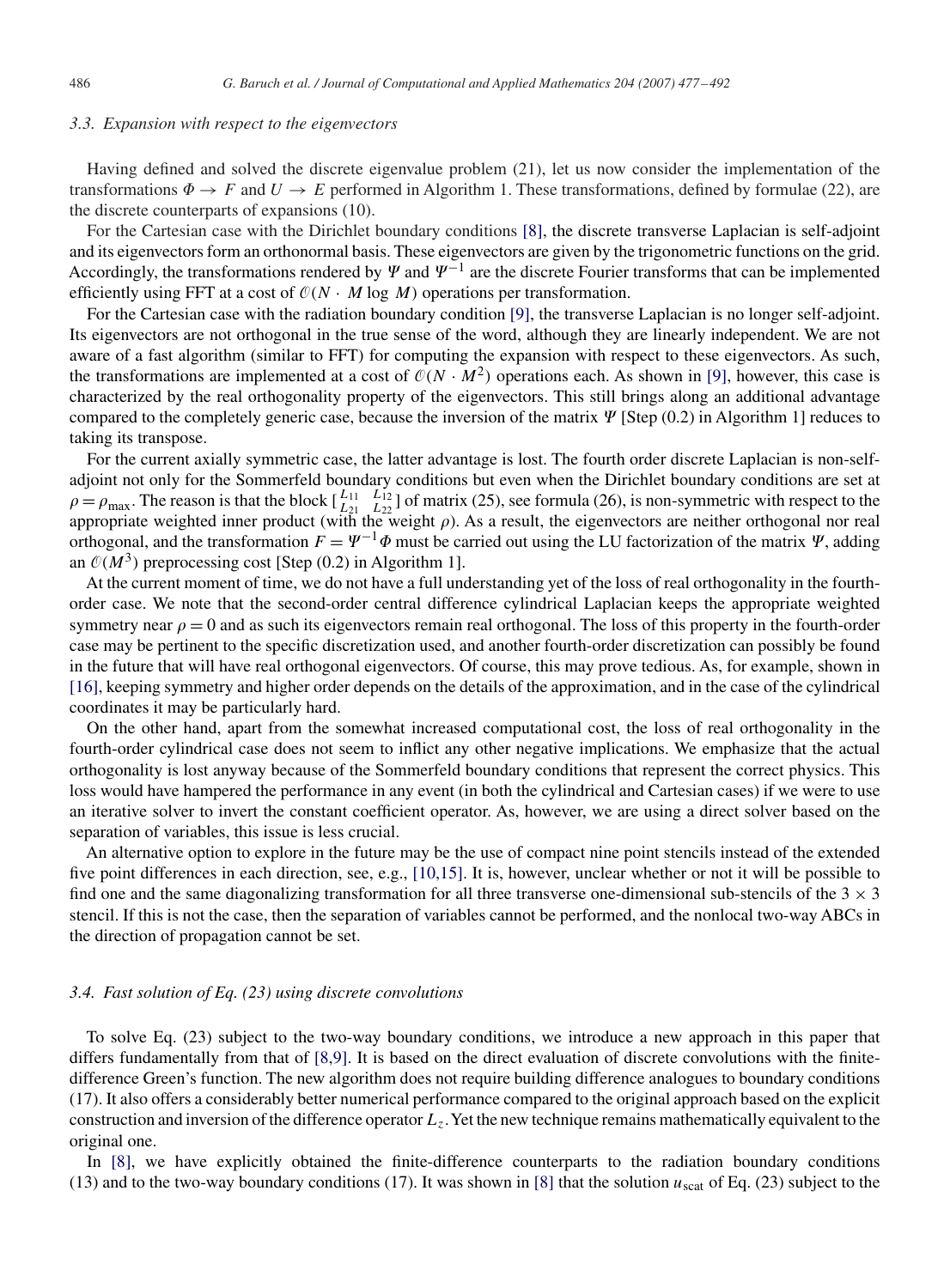finite-difference radiation boundary conditions of [\[8\]](#page-15-0) can be written as the discrete convolution

$$
u_n = \sum_{j=0}^{N} f_j G^{n-j}
$$
\n(31)

of the sources  $f_n$  with the finite-difference Green's function

$$
G^{n} = \sum_{i=1,2} a_{i} q_{i}^{|n|} = \sum_{\substack{i=1,2 \ \sigma = \pm 1}} \Theta_{\sigma n} a_{i} q_{i}^{\sigma n} - \delta_{n} (a_{1} + a_{2}).
$$
\n(32)

In formula (32),

$$
\Theta_n = \begin{cases} 1, & n \geq 0 \\ 0, & n < 0 \end{cases} \quad \text{and} \quad \delta_n = \begin{cases} 1, & n = 0, \\ 0, & n \neq 0 \end{cases}
$$

are the discrete Heaviside function and the discrete Kronecker delta function, respectively. The quantities  $a_i$  and  $q_i$ ,  $i = 1, 2$ , in formula (32) are defined in [\[8\].](#page-15-0)<sup>4</sup> It was also shown in [\[8\]](#page-15-0) that  $q_1 \approx e^{ik_1h_z}$ . Consequently, the contributions of the  $i = 1$  terms to the finite-difference Green's function (32) and to the discrete convolution (31) are analogous to the full continuous Green's function (15) and the continuous convolution (16), respectively. The  $i = 2$  terms are the non-physical evanescent waves  $q_2^{|n-j|}$  that appear in the discrete solution because the approximation is fourth-order, whereas the original differential equation is only second-order.

A straightforward evaluation of the convolution (31) for  $n = 0, \ldots, N$  costs  $\mathcal{O}(N^2)$  arithmetic operations. This perceived cost led in [\[8\]](#page-15-0) to the use of the LU factorization for solving Eq. (23), which has an  $O(N)$  cost. The actual formulation (31), which is based on Green's function, was only used in [8,9] as an analytical tool to derive the discrete two-way boundary conditions, but was never employed for simulations.

We now present an  $O(N)$  algorithm for the direct calculation of convolution (31). It allows us to solve Eq. (23) subject to the discrete two-way boundary conditions analogous to (17).

Substitution of expression (32) into formula (31) yields

$$
u_n + f_n(a_1 + a_2) = \sum_{j=0}^{N} f_m \sum_{\substack{i=1,2 \\ \sigma = \pm 1}} \Theta_{\sigma(n-j)} a_i q_i^{\sigma(n-j)}
$$
  
= 
$$
\sum_{\substack{i=1,2 \\ \sigma = \pm 1}} a_i \sum_{j=0}^{N} f_j \Theta_{\sigma(n-j)} q_i^{\sigma(n-j)} = \sum_{\substack{i=1,2 \\ \sigma = \pm 1}} a_i H_{i,\sigma}^n,
$$
 (33)

where the partial convolutions

$$
H_{i,\sigma}^{n} = \sum_{j=0}^{N} \Theta_{\sigma(n-j)} f_j q_i^{\sigma(n-j)}
$$

are contributions of the forward and backward propagating discrete waves  $q_i^{\pm m}$  to the overall sum (31). Since for  $\sigma = +1$ and  $\sigma = -1$  we have

$$
H_{i,+}^{n} = \sum_{j=0}^{n} f_j q_i^{(n-j)} \text{ and } H_{i,-}^{n} = \sum_{j=n}^{N} f_j q_i^{-(n-j)},
$$

we can derive the following recursion relations:

$$
H_{i,+}^{n} = q_i H_{i,+}^{n-1} + f_n \quad \text{and} \quad H_{i,-}^{n} = q_i H_{i,-}^{n+1} + f_n \tag{34}
$$

<sup>&</sup>lt;sup>4</sup> In fact, four coefficients are given in [\[8\]:](#page-15-0)  $a_1$  and  $a_2$  for  $n > 0$  and  $b_1$  and  $b_2$  for  $n < 0$ . However, Green's function is symmetric with respect to  $n = 0$ , and  $a_i = b_i$ .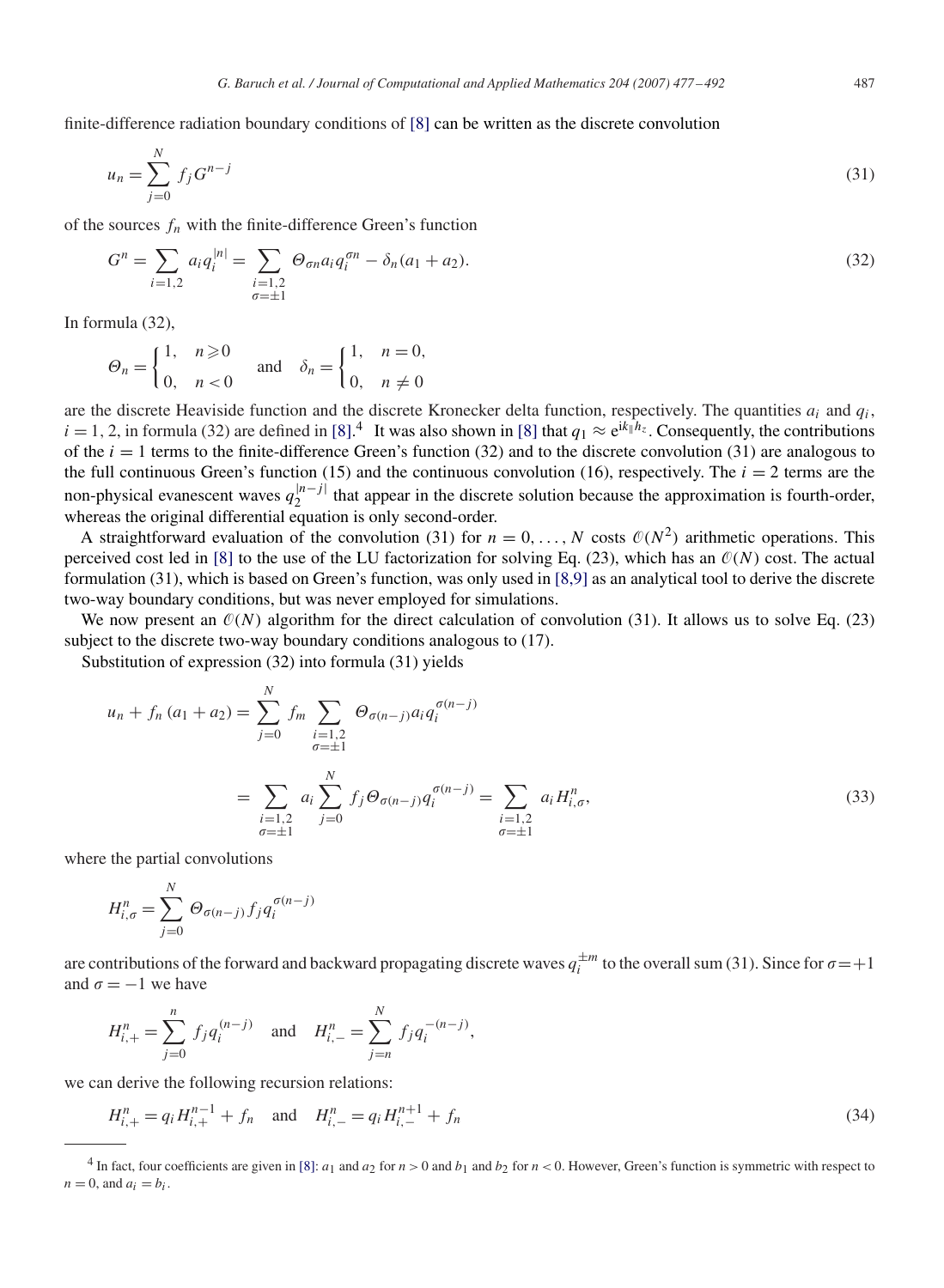| $\frac{1}{2}$   | $\sim$ $\approx$ $\approx$ $\sim$ $\sim$ $\sim$ $\sim$ $\sim$ |                                             |                                                   |                                              |
|-----------------|---------------------------------------------------------------|---------------------------------------------|---------------------------------------------------|----------------------------------------------|
| $(h_\rho, h_z)$ | $\frac{\lambda_0}{2}, \frac{\lambda_0}{10}$                   | $\frac{\lambda_0}{4}, \frac{\lambda_0}{20}$ | $\frac{\lambda_0}{2}$ .<br>$\frac{\lambda_0}{40}$ | $\frac{\lambda_0}{16}, \frac{\lambda_0}{80}$ |
| Error           | 0.26                                                          | 0.016                                       | 0.0011                                            | 0.000076                                     |

that admit an intuitive physical interpretation: the induced monochromatic electric field at location *z* is the field induced on  $z \pm h_z$  times a phase factor  $q_i$ , plus the field induced by the sources  $f_n$  in the interval  $(z - h_z/2, z + h_z/2)$ .

The recursive formulae (34) yield  $H_{i,\pm}^n$  for all  $n = 0, \ldots, N$  together at an  $\mathcal{O}(N)$  cost. The overall algorithm can therefore be implemented as follows:

**Agorithm 2.** *Solution of Eq.* (23) *using the discrete Green*'*s function*:

- (1) *for n* = *N*, ..., 0 *calculate*  $H_{i,-}^n$  *with the help of* (34);
- (2) *for*  $n = 0, \ldots, N$  *calculate*  $H_{i,+}^n$  *with the help of* (34);
- (3) *for*  $n = 0, \ldots, N$  *calculate*  $u_n$  *with the help of* (33).

Algorithm 2 provides the scattered component  $u_{scat}$  of the discrete solution. The incoming radiation components  $u_{\text{inc}}^{\text{left}} q_1^n$  and  $u_{\text{inc}}^{\text{right}} q_1^{N-n}$  are simply added as in (18).

Computational benefits associated with using this method compared to our previous method  $[8,9]$  are outlined in Section 4.4.

## **4. Numerical demonstrations**

#### *4.1. Linear Helmholtz equation*

To assess the numerical performance of the linear Helmholtz solver, we first solve a model problem with variable coefficients, for which the exact solution can be explicitly obtained. The setting is similar to that of [\[8, Section 7.1\],](#page-15-0) and consists of a superposition of a right-traveling wave  $E_{\text{right}}$  and a left-traveling wave  $E_{\text{left}}$ . Specifically, we will solve the linear Helmholtz equation

$$
(\Delta + k^2(z))E(\rho, z) = 0
$$

subject to the transverse radiation boundary condition, and with the incoming wave  $E_{\text{inc}}^{\text{left}} = e^{ik_0^l z} J_0(k_\perp^l \rho)$ . The functions  $k(z)$  and  $E_{\text{inc}}^{\text{left}}$  were chosen (see [\[8, Section 7.1\]](#page-15-0) for detail) so that the analytic solution be given by  $E = E_{\text{right}} + \frac{1}{2}E_{\text{left}}$ , where

$$
E_{\text{right}} = e^{ik_{\parallel}^{l}z} J_0(k_{\perp}^{l} \rho)[1 + 0.2 \cdot z^4 e^{-z}],
$$
  

$$
E_{\text{left}} = e^{-ik_{\parallel}^{l}z} J_0(k_{\perp}^{l} \rho)[1 + e^{-(z/3)^2}].
$$

Here  $k_{\perp}^{l}$  is the complex-valued wavenumber that satisfies equality (9). The parameters used are  $k_0 = 2\pi/\lambda_0 = 20$ ,  $k_{\perp}^l = k_{\perp}^5 \approx (14.92 - 0.392i)/\rho_{\text{max}}$ ,  $z_{\text{max}} = 30$  and  $\rho_{\text{max}} = 2$ . The deviation of the computed field  $E^{(h)}$  from the analytic exact solution *E* is given in Table 1, and shows the expected fourth-order convergence.

#### *4.2. Nonlinear Helmholtz equation*

We solve the NLH (2) for  $\sigma = 1$ ,  $k_0 = 2\pi/\lambda_0 = 8$ , and with a Gaussian incoming beam  $E_{\text{inc}}^{\text{left}}(\rho) = e^{-\rho^2}$ . The parameter that controls the beam collapse in the corresponding critical NLS i $\psi_z + \Delta_\perp \psi + |\psi|^2 \psi = 0$  is the ratio of the incoming beam power  $N_0 = \int_0^\infty \rho e^{-2\rho^2} d\rho = \frac{1}{4}$  to the critical power  $N_c \approx 1.8623$  [\[7\].](#page-15-0) For the NLH (2), this power ratio *p* 

Table 1 The error  $||E^{(h)} - E||_{\infty}$  in the linear case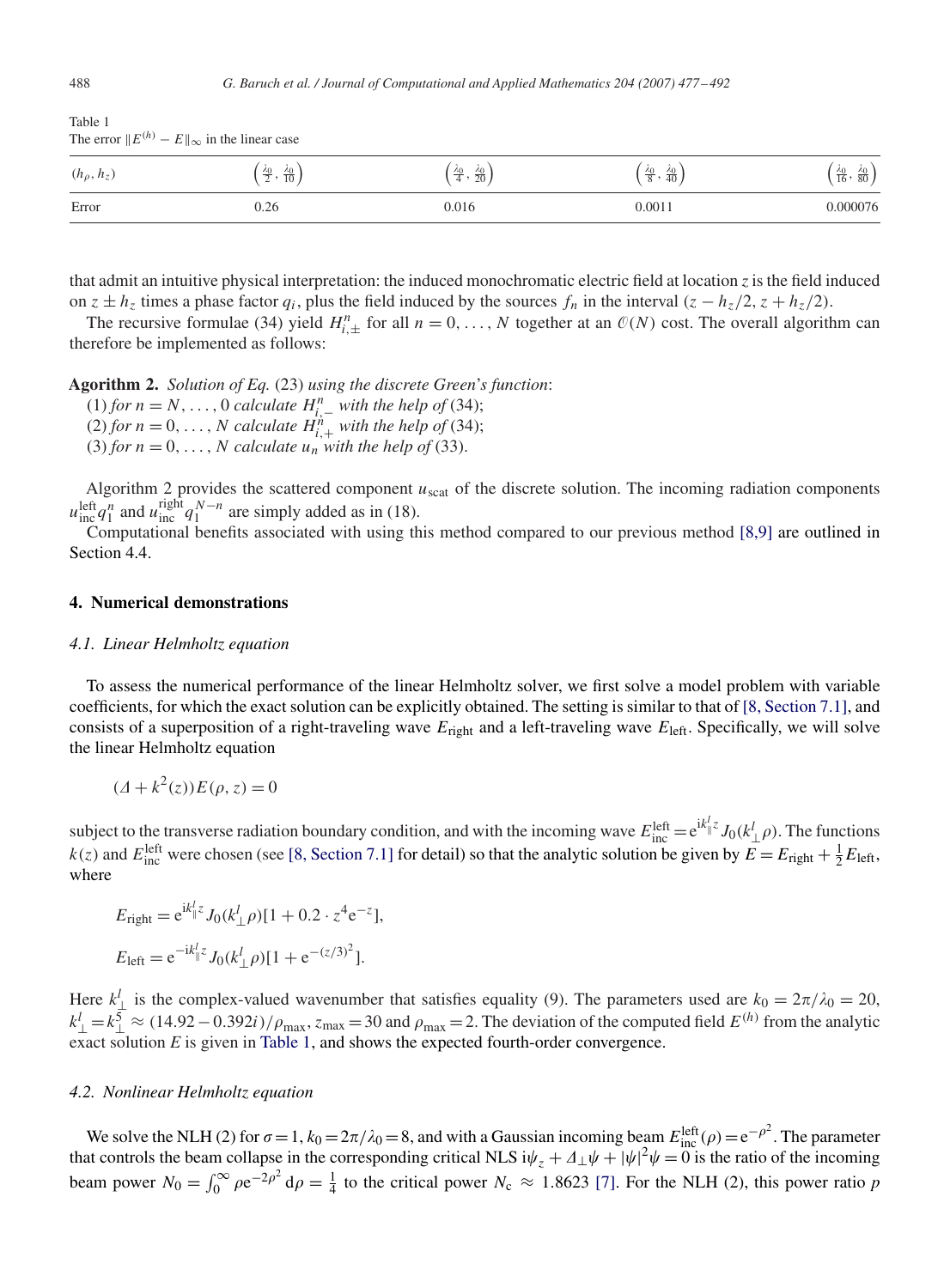

Fig. 2. Inter-iteration difference  $||E^j - E^{j-1}||_{\infty}$  (solid) and residual  $||R||_{\infty}$  (dots) over 33 nonlinear iterations with  $K = 3$  inner-loop iterations.

## Table 2 Grid refinement study for  $p = 0.7$ ,  $\rho_{\text{max}} = 10$ ,  $z_{\text{max}} = 30$ , and with radiation BC

| $(h_\rho, h_z)$                   | $\frac{40}{2}$<br>- AP | $\lambda_0$<br>$rac{\lambda_0}{10}$<br>$-$ | $,\frac{\lambda_0}{20}$<br>$\frac{40}{8}$ | $\frac{\lambda_0}{16}, \frac{\lambda_0}{40}$ | $\left(\frac{\lambda_0}{32}, \frac{\lambda_0}{80}\right)$ |
|-----------------------------------|------------------------|--------------------------------------------|-------------------------------------------|----------------------------------------------|-----------------------------------------------------------|
| $  E^{(2h)} - E^{(h)}  _{\infty}$ |                        | 0.59                                       | 0.049                                     | 0.0044                                       | 0.001                                                     |

is related to the nonlinearity coefficient  $\varepsilon$  via

$$
p = \frac{N_0}{N_c} \approx \frac{k_0^2 \varepsilon}{4 \cdot 1.8623}.
$$

In order to quantify the convergence of the iterations, both the inter-iteration difference in the field  $||E^{(j)} - E^{(j+1)}||_{\infty} =$  $\lim_{m,n} |E_{m,n}^{(i)} - E_{m,n}^{(i+1)}|$  and the maximum residual  $||R||_{\infty}$  were monitored, where the residual is defined as  $R = L_{\rho}E +$  $EL_z^{\text{T}} + (k_0^2 + \varepsilon |E_{mn}|^2)E$ , see Eq. (20). The results of a typical run, with moderate nonlinearity  $p = 0.7$  and with radiation transverse boundary condition, are displayed in Fig. 2. Fig. 2 shows that the convergence history of the new algorithm is very similar to that of the previous algorithms of [8,9]. The residual decreases by 12 orders of magnitude, while the inter-iteration difference decreases to machine accuracy  $\sim 10^{-16}$ .

In order to demonstrate the fourth-order grid convergence in the nonlinear regime, we synchronously refine the grid in both the transverse and the longitudinal directions. In doing so, we monitor the maximum difference between the fields on each two consecutive grids (the coarser and the finer). The results are displayed in Table 2. For low resolutions, the convergence rate is  $O(h^{3.5})$ , which is close to the theoretical  $O(h^4)$ . However, at high resolutions  $(h_{\rho}, h_{z}) \leq (\lambda_0/20, \lambda_0/80)$  that were not included in the previous studies due to the lack of resources, we observe a certain deterioration of the rate of grid convergence. The mechanisms of this deterioration are under current research.

# *4.3. A typical simulation*

We first present the case of a Gaussian input beam with  $p=0.7$ . The numerical parameters used are  $k_0=8$ ,  $h_z=\lambda_0/100$ ,  $h_{\rho} = \lambda_0/20$ ,  $z_{\text{max}} = 30$  and  $\rho_{\text{max}} = 10$ . The on-axis amplitude of the field  $|E(0, z)|$  is displayed in [Fig. 3A](#page-13-0). It exhibits a moderate self-focusing followed by the ultimate diffraction, in agreement with the predictions of the simplified NLS model for a beam whose power is below the critical threshold  $(p = 1)$  for the collapse. Furthermore, solution with the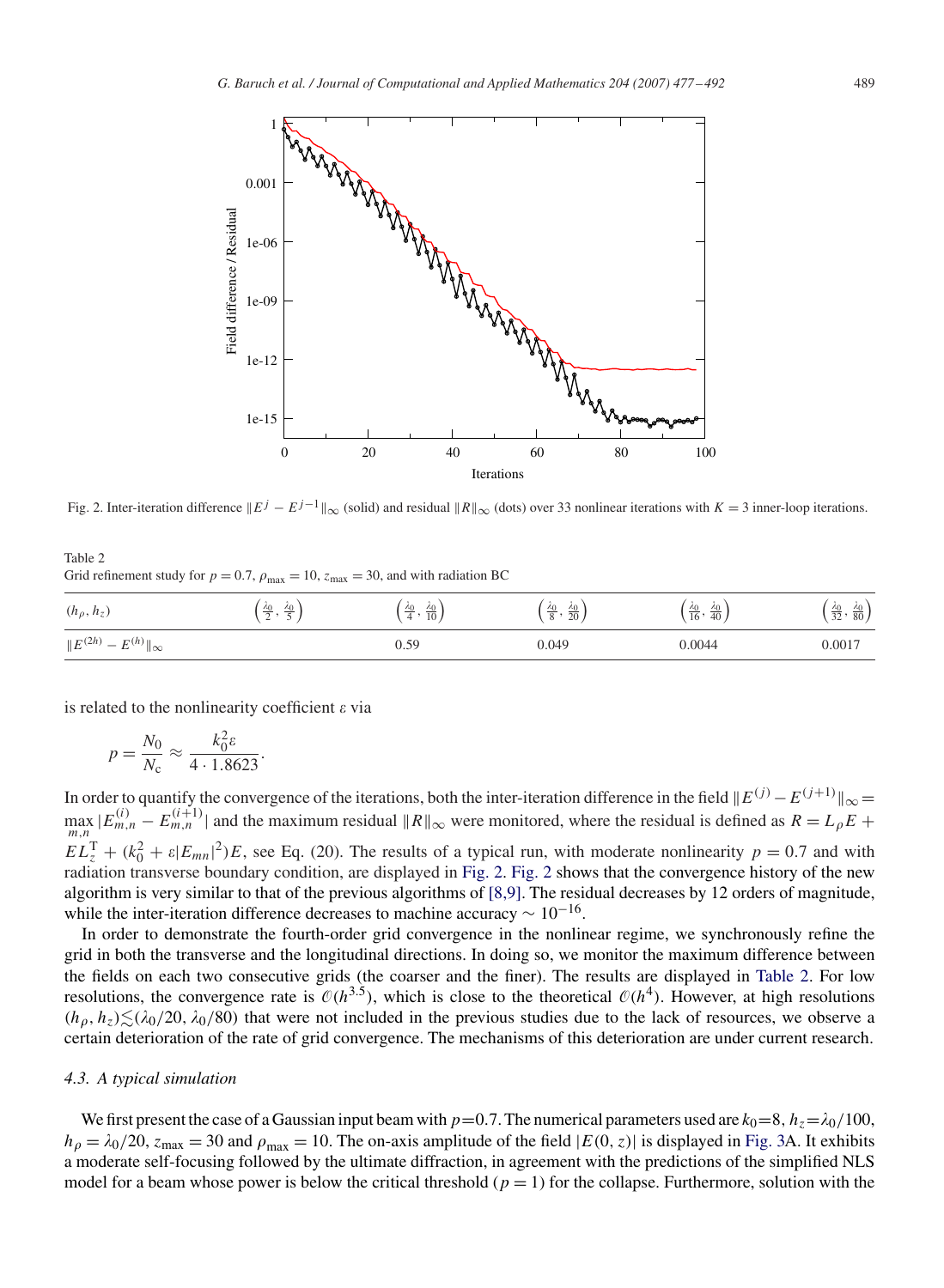<span id="page-13-0"></span>

Fig. 3. Solution of the NLH (2) with  $p=0.7$  under the Dirichlet (dashed) and radiation (solid) transverse boundary conditions. (A) On-axis amplitude  $|E(0, z)|$ ; and (B) transverse profile  $|E(\rho, z_{\text{max}})|$ .



Fig. 4. Backscattered field  $|E_{scat}(\rho, 0)|$ . (A)  $p = 0.7$ ; (B)  $p = 0.97$ .

Dirichlet boundary condition displays much larger fluctuations than the solution with the radiation boundary conditions (especially towards  $z_{\text{max}}$ , see inset), due to the reflections from the artificial boundary  $\rho = \rho_{\text{max}}$ . The amplitude in the transverse direction at  $z_{\text{max}}$ ,  $|E(\rho, z_{\text{max}})|$ , see Fig. 3B, also shows that the Dirichlet boundary condition causes much larger fluctuations than the radiation boundary condition.

An important feature of our method is its capability to calculate the backscattered wave. Indeed, the difference  $E(\rho, 0) - E_{\text{inc}}^{\text{left}}(\rho)$  is equal to the backscattered field at  $z = 0$ . It is plotted in Fig. 4A for  $p = 0.7$ . As expected, the backscattered field is small compared to the forward propagating wave, and the maximal backscattering is attained at  $\rho = 0$ . To the best of our knowledge, this is the first ever direct calculation of backscattering in a Kerr medium for the 3*D* physical setting.

For the computations presented in [Fig. 5,](#page-14-0) we have increased the nonlinearity to  $p = 0.97$  (i.e., to slightly below the threshold for collapse). The method did not converge for the Dirichlet boundary condition, but it did converge for the radiation transverse boundary condition. As expected for a stronger nonlinearity, the initial focusing is also much stronger, the diffraction is slower and the backscattered field at  $z = 0$  is larger, see Fig. 4B.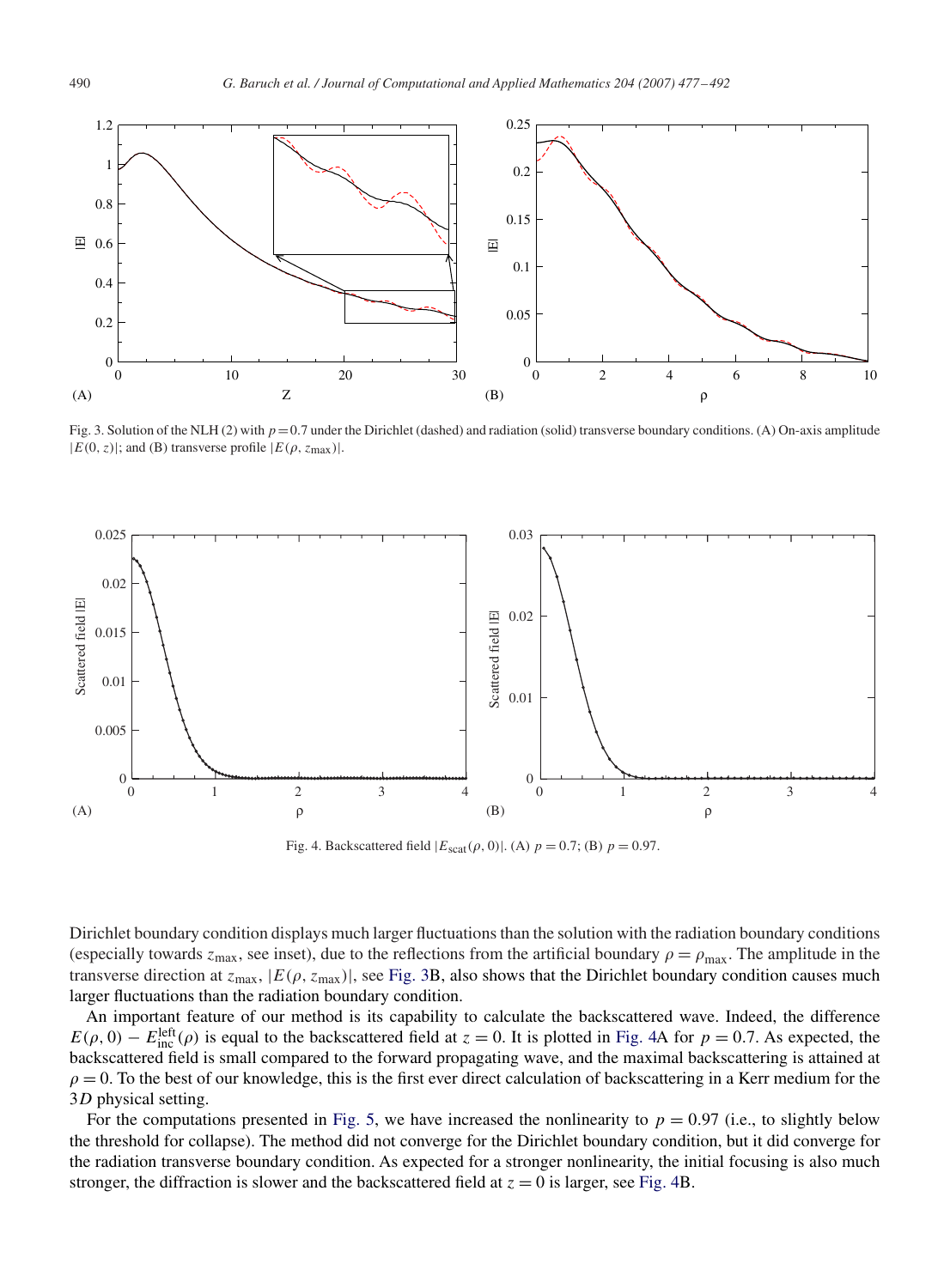<span id="page-14-0"></span>

Fig. 5. Same as [Fig. 3](#page-13-0) for the radiation boundary condition, but with  $p = 0.97$ .

Computational speedup  $(T_{old}/T_{new})$  obtained by the Green-function based 1*D* solver

| $(h_{\rho}, h_{z})$       | $\frac{\lambda_0}{4}, \frac{\lambda_0}{10}$ | $\frac{\lambda_0}{8}, \frac{\lambda_0}{20}$ |
|---------------------------|---------------------------------------------|---------------------------------------------|
| Total runtime speedup     | ل و ک                                       | 2.41                                        |
| 1D solver runtime speedup | 10                                          | 9.6                                         |

#### *4.4. Advantages of the convolution based 1D solver*

In order to quantify the computational benefits from employing the one-dimensional convolution based solver described in Section 3.4, the full algorithm was used with the old LU decomposition based solver of [8,9], as well as with the new solver. The computations were conducted for two different grid resolutions, and the corresponding speedups (old execution time vs. new execution time) are presented in Table 3. We see that the direct implementation of convolutions with the discrete Green's function, as opposed to the LU factorization, brings along roughly an order of magnitude speedup for the 1*D* solver itself, which translates into a factor of 2.4 speedup for the overall computational procedure.

## **5. Discussion**

Table 3

In this paper, we introduced two major changes to the algorithm developed in [8,9] for solving the NLH equation. The first one is a new technique employed in the framework of the separation of variables for integrating the onedimensional Helmholtz equations subject to two-way boundary conditions. This approach has a number of important benefits. One does not need to explicitly build the longitudinal discretization matrix, and does not need to carry out its LU decomposition for each eigenmode before the iterations. Indeed, in our simulations, we obtained a very substantial reduction of the overall computational time with the help of the new approach.

The second major change is the extension of the algorithm to a three-dimensional axially symmetric setting. This allowed us to study the effect of nonparaxiality and backscattering on self-focusing of electromagnetic waves in the genuine physical case (three space dimensions and a cubic nonlinearity). Studies of that kind have not been possible until now. The transition to a three-dimensional cylindrically symmetric setting necessitated a different implementation of the transverse discrete boundary conditions. In addition, since the fourth-order discrete transverse eigenvectors are not real orthogonal, the inverse of the transformation matrix that renders the separation of variables has to be calculated in a full-fledged way, unlike in the Cartesian cases, when it reduces to transposition. The additional computational cost for this matrix inversion is  $O(M^3)$  arithmetic operations, where *M* is the transverse dimension of the grid. Note that we